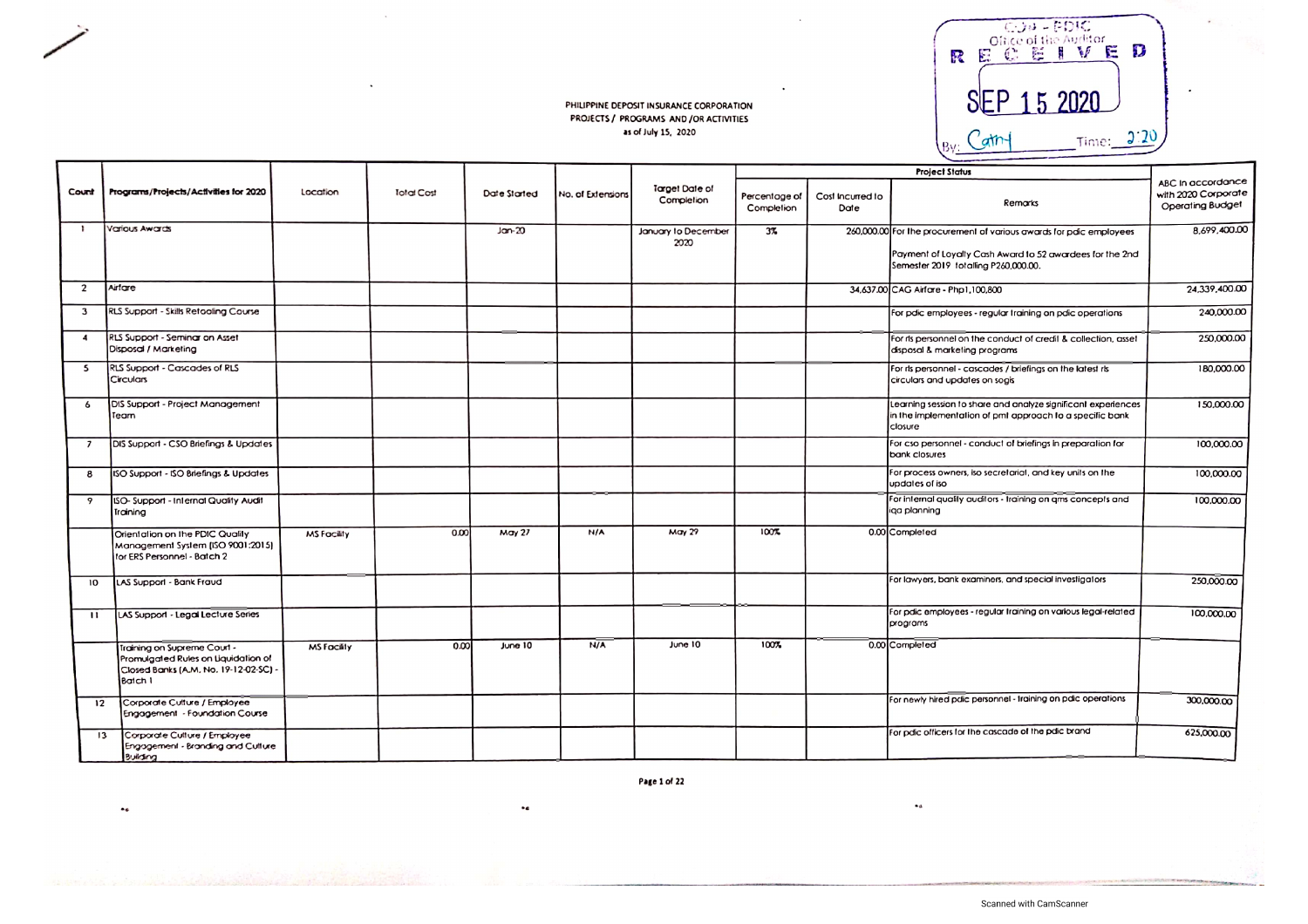|       |                                                                                                                                                          |                    |                   |                     |                   |                              |                             |                          | <b>Project Status</b>                                                                                                    |                                                                     |
|-------|----------------------------------------------------------------------------------------------------------------------------------------------------------|--------------------|-------------------|---------------------|-------------------|------------------------------|-----------------------------|--------------------------|--------------------------------------------------------------------------------------------------------------------------|---------------------------------------------------------------------|
| Count | Programs/Projects/Activities for 2020                                                                                                                    | Location           | <b>Total Cost</b> | <b>Date Started</b> | No. of Extensions | Target Date of<br>Completion | Percentage of<br>Completion | Cost Incurred to<br>Date | Remarks                                                                                                                  | ABC In accordance<br>with 2020 Corporate<br><b>Operating Budget</b> |
| 14    | Customer Service-related Programs                                                                                                                        |                    |                   |                     |                   |                              |                             |                          | For pdic personnel on customer service training                                                                          | 120,000.00                                                          |
| 15    | <b>GAD-related Programs</b>                                                                                                                              |                    |                   |                     |                   |                              |                             |                          | For pdic personnel on various conduct of gender and<br>development-related programs                                      | 300,000.00                                                          |
|       | Seminar on Gender Analysis - Batch 1                                                                                                                     | MS Facility        | 24,000.00         | July 27 (am)        | N/A               | July 30 (am)                 | 100%                        |                          | 24,000.00 Completed                                                                                                      |                                                                     |
| 16    | Leadership & Management -<br>Executive Leadership Training                                                                                               |                    |                   |                     |                   |                              |                             |                          | For pdic top management                                                                                                  | 300,000.00                                                          |
| 17    | Leadership & Management - Seminar<br>on Performance Coaching Levels 1 &                                                                                  |                    |                   |                     |                   |                              |                             |                          | For pdic middle management officers                                                                                      | 400,000.00                                                          |
| 18    | Leadership & Management -<br>Supervisory Development Course -<br>Tracks 1-3                                                                              |                    |                   |                     |                   |                              |                             |                          | For pdic supervisors                                                                                                     | 360,000.00                                                          |
| 19    | Realignment / Restructuring - Support<br>Programs                                                                                                        |                    |                   |                     |                   |                              |                             |                          | Realignment / restructuring support programs                                                                             | 200,000.00                                                          |
| 20    | <b>ERS Support Programs</b>                                                                                                                              |                    |                   |                     |                   |                              |                             |                          | For pdic bank examiners - briefing / forum on the latest bsp<br>circulars and best practices on on-site bank examination | 75,000.00                                                           |
| 21    | Competency-Based Human Resource<br>System (CBHRS)-related Programs                                                                                       |                    |                   |                     |                   |                              |                             |                          | For all pdic employees                                                                                                   | 1,500,000.00                                                        |
| 22    | Training on PFRS                                                                                                                                         |                    |                   |                     |                   |                              |                             |                          | For cg, rls, & eg personnel on the conduct of the updates on<br>pfrs                                                     | 400,000.00                                                          |
| 23    | Anniversary and Other Learning<br>Session                                                                                                                |                    |                   |                     |                   |                              |                             |                          | For all pdic employees                                                                                                   | 75,000.00                                                           |
|       | Learning Session on Coping with<br>Stress, Building Resiliency and<br>Adaptability, Rebuilding the Core and<br>the North In Times of Crisis - 20 Batches | <b>MS Facility</b> | 231,000.00        | June $5$ (am)       | N/A               | July 24 (pm)                 | 100%                        |                          | 231,000.00 Completed                                                                                                     |                                                                     |
| 24    | Safety Programs on Fire, Earthquake<br>and Other Disaster Preparedness<br>Inititaives                                                                    |                    |                   |                     |                   |                              |                             |                          | For pdic employees particularly dcb members                                                                              | 75,000.00                                                           |
| 25    | First Aid Training                                                                                                                                       |                    |                   |                     |                   |                              |                             |                          | For all pdic employees                                                                                                   | 250,000.00                                                          |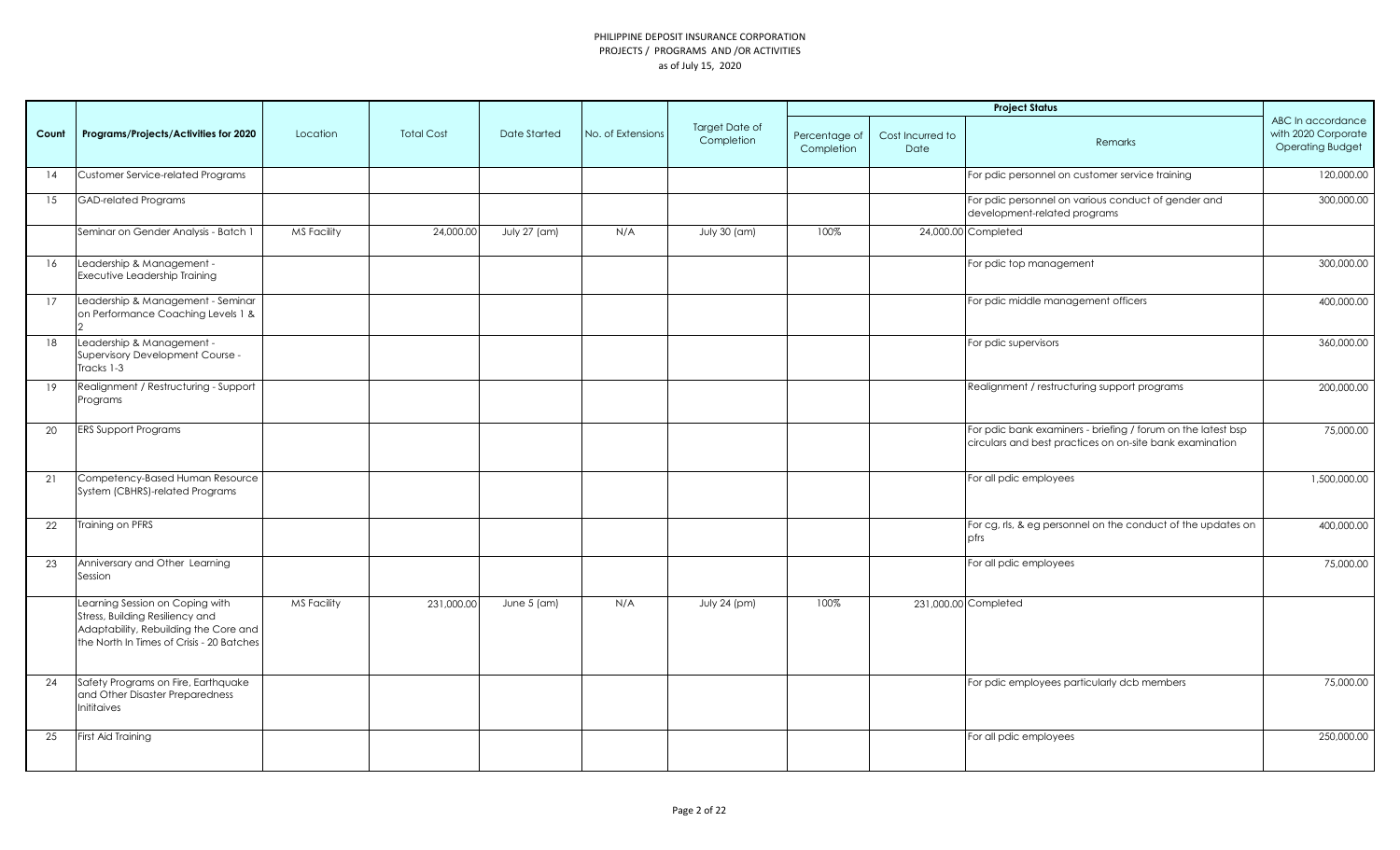|       |                                                                       |                              |                   |                     |                   |                              |                             |                          | <b>Project Status</b>                                                                                                                                                                                                                                                                                                                                                                                 |                                                                     |
|-------|-----------------------------------------------------------------------|------------------------------|-------------------|---------------------|-------------------|------------------------------|-----------------------------|--------------------------|-------------------------------------------------------------------------------------------------------------------------------------------------------------------------------------------------------------------------------------------------------------------------------------------------------------------------------------------------------------------------------------------------------|---------------------------------------------------------------------|
| Count | Programs/Projects/Activities for 2020                                 | Location                     | <b>Total Cost</b> | <b>Date Started</b> | No. of Extensions | Target Date of<br>Completion | Percentage of<br>Completion | Cost Incurred to<br>Date | Remarks                                                                                                                                                                                                                                                                                                                                                                                               | ABC In accordance<br>with 2020 Corporate<br><b>Operating Budget</b> |
| 26    | Government Auditing Standards -<br>related Programs                   |                              |                   |                     |                   |                              |                             |                          | For pdic internal auditors                                                                                                                                                                                                                                                                                                                                                                            | 150,000.00                                                          |
| 27    | Other Programs / Projects to support<br>specific learning needs       |                              |                   |                     |                   |                              |                             |                          | For pdic employees on the conduct of other programs                                                                                                                                                                                                                                                                                                                                                   | 500,000.00                                                          |
|       | Basic Microsoft (MS) Teams Training for<br>PDIC Users - Batch 34      | <b>MS Facility</b>           | 0.00              | July $15$ (am)      | N/A               | July 15 (am)                 | 100%                        |                          | 0.00 Completed                                                                                                                                                                                                                                                                                                                                                                                        |                                                                     |
| 28    | Common Supplies and Equipment<br>(CSE) - Supplies and Other Materials | PDIC Ayala Office            |                   | January 1, 2020     |                   | December 31, 2020            |                             |                          | 2,621.52 Office supplies expense/inventory-12,092,068.31<br>COA supplies - 78,185.18<br>Communication equipment - 365,000.00<br>Other supplies and materials expenses - 691,311.57<br>Semi-expendable-machinery and equipment - 2,480,449.08<br>Semi-expendable furniture, fixtures and books -604,775<br>Repairs & maintenance - office buildings - 1,276,809.51<br>CAG Office Supplies - PhP307,046 | 17,588,598.65                                                       |
| 29    | Toners                                                                |                              |                   |                     |                   |                              |                             |                          | Network laser -318; small capacity -384; based on assumption<br>of 1 toner per printer per year                                                                                                                                                                                                                                                                                                       | 4,454,892.00                                                        |
| 30    | Maintenance Kit for network laser<br>printers                         |                              |                   |                     |                   |                              |                             |                          | Utilization @ .5mk/year/printer for 106 printers                                                                                                                                                                                                                                                                                                                                                      | 1,166,000.00                                                        |
| 31    | Official Receipts - Corporate                                         |                              |                   |                     |                   | Within the year              |                             |                          | Other supplies and materials for year 2019                                                                                                                                                                                                                                                                                                                                                            | 100,000.00                                                          |
| 32    | Drugs and Medicine Expenses                                           |                              |                   | January             |                   | Within the year              |                             |                          | 23,022.00 Various drugs and medicine for clinic use.                                                                                                                                                                                                                                                                                                                                                  | 573,425.00                                                          |
| 33    | Medical Supplies                                                      |                              |                   | January             |                   | Within the year              |                             |                          | 1,794,618.00 Various medical supplies for clinic use                                                                                                                                                                                                                                                                                                                                                  | 137,292.00                                                          |
| 34    | Other supplies and materials for field<br>operations                  |                              |                   | January             |                   | Within the year              | 22%                         | 63,625.00                | Various complimentary services (coffee/candies/water)                                                                                                                                                                                                                                                                                                                                                 | 287,400.00                                                          |
| 35    | Semi-Expendable, Furniture, Fixtures<br>and Books                     |                              |                   |                     |                   |                              |                             |                          | For the procurement of various legal books                                                                                                                                                                                                                                                                                                                                                            | 70,000.00                                                           |
| 36    | Various Books                                                         |                              |                   |                     |                   |                              |                             |                          | Various books                                                                                                                                                                                                                                                                                                                                                                                         | 40,000.00                                                           |
| 37    | Book on ISO 27000 Standards                                           |                              |                   |                     |                   |                              |                             |                          | Book on iso 27000 standards materials thru the dept. of trade<br>and industry, philippine national standards (in preparation of<br>iso 27001 certification)                                                                                                                                                                                                                                           | 210,000.00                                                          |
| 38    | Procurement of Open 8 layered Steel<br>Shelves                        | Taguig & Cupang<br>Warehouse | 1,110,000.00      | January 1, 2020     |                   | December 31, 2020            | 50%                         |                          | 553,500.00 Open 8 layered steel shelves                                                                                                                                                                                                                                                                                                                                                               | 1,110,000.00                                                        |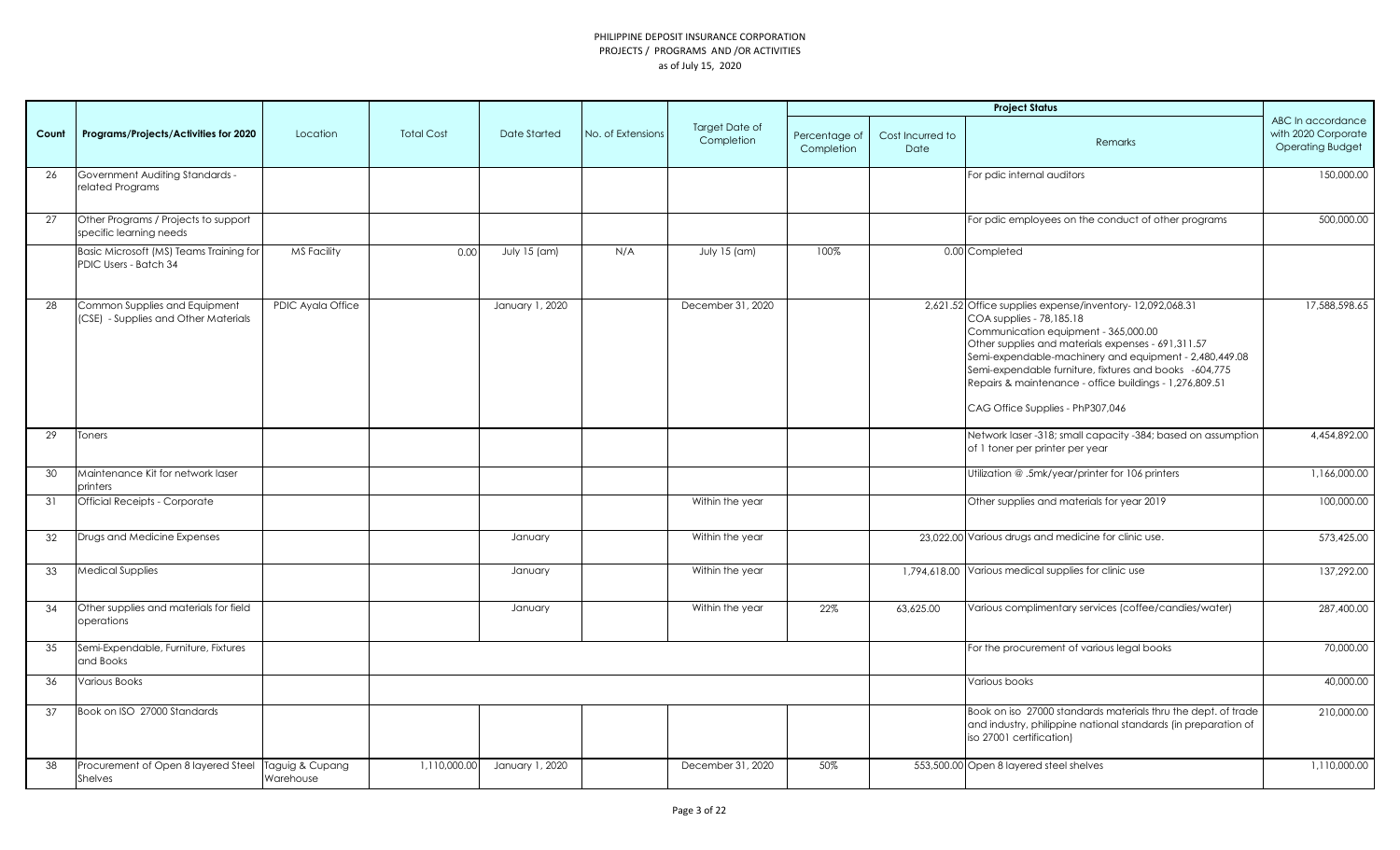|       |                                                                                |                          |                   |                 |                   |                              |                             |                          | <b>Project Status</b>                                                                                                                        |                                                                     |
|-------|--------------------------------------------------------------------------------|--------------------------|-------------------|-----------------|-------------------|------------------------------|-----------------------------|--------------------------|----------------------------------------------------------------------------------------------------------------------------------------------|---------------------------------------------------------------------|
| Count | Programs/Projects/Activities for 2020                                          | Location                 | <b>Total Cost</b> | Date Started    | No. of Extensions | Target Date of<br>Completion | Percentage of<br>Completion | Cost Incurred to<br>Date | Remarks                                                                                                                                      | ABC In accordance<br>with 2020 Corporate<br><b>Operating Budget</b> |
| 39    | Electricity Expenses - Lease Contract -<br>Interim Office - Centralized Aircon | PDIC Ayala Office        | 29,526,381.48     | July 1, 2020    |                   | December 30, 2020            | 67%                         |                          | 19,923,349.82 Contract with SSS for the lease of PDIC Offices and parking<br>slot at SSS Makati Building<br>. Paid - July and August Billing | 54,960,496.00                                                       |
| 40    | Water Expenses - Interim Office                                                | PDIC Ayala Office        | 6,031,814.40      | July 1, 2020    |                   | December 30, 2020            | 56%                         |                          | 3,399,041.55 Contract with SSS for the lease of PDIC Offices and parking<br>slot at SSS Makati Building<br>. Paid - July and August Billing  | 5,939,167.00                                                        |
| 41    | Courier Services for Travel Related                                            |                          |                   |                 |                   |                              |                             |                          | Courier services for travel related                                                                                                          | 1,050.00                                                            |
| 42    | LBC (documents during field<br>operations)                                     |                          |                   |                 |                   |                              |                             |                          | Domestic express mail service (dems) and lbc (documents)<br>during field operations                                                          | 600.00                                                              |
| 43    | Legal and Travel Related - LBC<br>(Documents)                                  |                          |                   |                 |                   |                              |                             |                          | Legal and travel related - Ibc (documents)                                                                                                   | 600.00                                                              |
| 44    | Legal and Travel Related - LBC<br>(Documents)                                  |                          |                   |                 |                   |                              |                             |                          | Legal and travel related - Ibc (documents)                                                                                                   | 900.00                                                              |
| 45    | <b>COURIER SERVICES (XIMEX/AIR</b><br>21/LEC                                   |                          |                   |                 |                   |                              |                             |                          | For ahc & corporate cases                                                                                                                    | 2,250.00                                                            |
| 46    | Registered Mail and Private Courier                                            |                          |                   |                 |                   |                              |                             |                          | Domestic express mail service and courier service<br>(documents)                                                                             | 19,056.00                                                           |
| 47    | Registered mail and LBC                                                        |                          |                   |                 |                   |                              |                             |                          | Domestic express mail service and courier service<br>(documents)                                                                             | 21,985.00                                                           |
| 48    | Registered Mail and Private Courier                                            |                          |                   |                 |                   |                              |                             |                          | Domestic express mail service and courier services<br>(documents)                                                                            | 18,985.00                                                           |
| 49    | Registered Mail and Private Courier                                            |                          |                   |                 |                   |                              |                             |                          | Domestic express mail service and courier services<br>(documents)                                                                            | 3,750.00                                                            |
| 50    | Postage and Courier Services -<br>Expressage                                   | PDIC Ayala Office        | 472,500.00        | January 1, 2020 |                   | December 31, 2020            | 0%                          |                          | 0.00 Courier services (ximex/air21/lbc)                                                                                                      | 472,500.00                                                          |
| 51    | Postage and Courier Services -<br>Registered Mail                              | <b>PDIC Ayala Office</b> | 3,843,121.00      | January 1, 2020 |                   | December 31, 2020            | 35%                         |                          | 1,349,066.00 Registered mails                                                                                                                | 3.843.121.00                                                        |
| 52    | Postage and Courier Services - DEMS                                            | PDIC Ayala Office        | 415,325.00        | January 1, 2020 |                   | December 31, 2020            | 34%                         |                          | 139,849.00 Domestic express and mail service (dems)                                                                                          | 415,325.00                                                          |
| 53    | Postage and Courier Services - IEMS                                            | PDIC Ayala Office        | 45,860.00         | January 1, 2020 |                   | December 31, 2020            | 6.45                        |                          | 2,960.00 International express mail service (iems)                                                                                           | 45,860,00                                                           |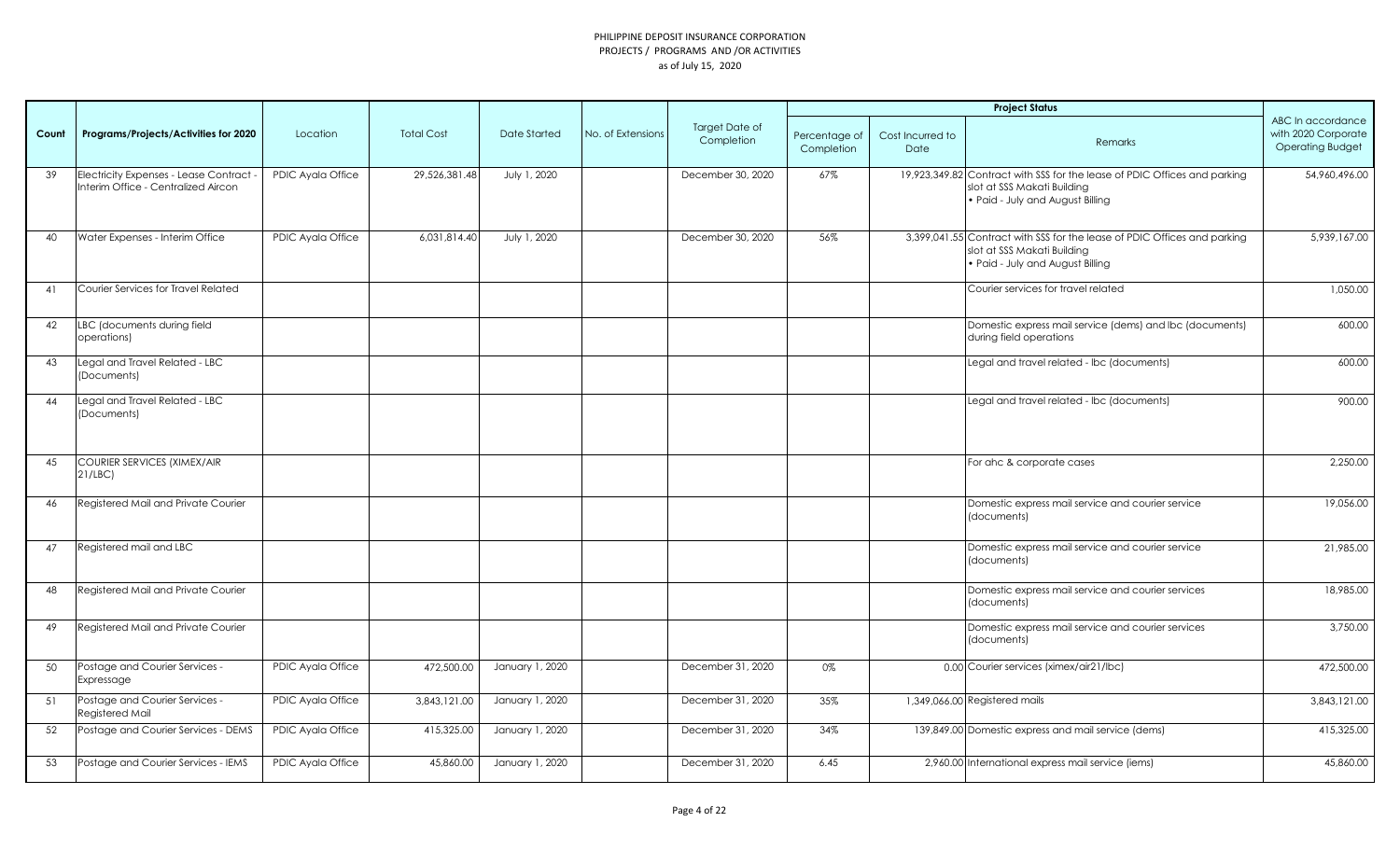|       |                                                          |                   |                   |                     |                   |                                     |                             |                          | <b>Project Status</b>                                                                                                   |                                                                     |
|-------|----------------------------------------------------------|-------------------|-------------------|---------------------|-------------------|-------------------------------------|-----------------------------|--------------------------|-------------------------------------------------------------------------------------------------------------------------|---------------------------------------------------------------------|
| Count | Programs/Projects/Activities for 2020                    | Location          | <b>Total Cost</b> | <b>Date Started</b> | No. of Extensions | <b>Target Date of</b><br>Completion | Percentage of<br>Completion | Cost Incurred to<br>Date | Remarks                                                                                                                 | ABC In accordance<br>with 2020 Corporate<br><b>Operating Budget</b> |
| 54    | Postage and Courier Services -<br>Ordinary Mails         | PDIC Ayala Office | 1,329.00          | January 1, 2020     |                   | December 31, 2020                   | 0%                          |                          | 0.00 Ordinary mails                                                                                                     | 1,329.00                                                            |
| 55    | <b>ISDN</b> charges                                      |                   |                   |                     |                   |                                     |                             |                          | <b>ISDN</b> charges                                                                                                     | 1,833,525.00                                                        |
| 56    | PLDT landline plus                                       |                   |                   |                     |                   |                                     |                             |                          | PLDT landline plus                                                                                                      | 373,560.00                                                          |
| 57    | PLDT direct lines                                        |                   |                   |                     |                   |                                     |                             |                          | <b>PLDT</b> direct lines                                                                                                | 188,992.00                                                          |
| 58    | Prepaid Cards / Auto Load (while on<br>field operations) |                   |                   |                     |                   |                                     |                             |                          | For purchase of prepaid cards in communicating to pdic and<br>other branches of closed banks during focs                | 3,600.00                                                            |
| 59    | Prepaid Cards/Auto Load (while on<br>field operations)   |                   |                   |                     |                   |                                     |                             |                          | Official calls in excess of entitlement                                                                                 | 1,200.00                                                            |
| 60    | Prepaid Cards/Auto Load (while on<br>field operations)   |                   |                   |                     |                   |                                     |                             |                          | Official calls in excess of entitlement                                                                                 | 1,200.00                                                            |
| 61    | Telephone/Mobile                                         |                   |                   |                     |                   |                                     |                             |                          | For official use of evp-ers staff                                                                                       | 1,800.00                                                            |
| 62    | Prepaid Card/Autoload                                    |                   |                   |                     |                   |                                     |                             |                          | No expenses incurred as of July 15, 2020 for the two (2) banks<br>closed in Q1                                          | 8,700.00                                                            |
| 63    | Telephone Expenses - Mobile -<br>Prepaid Cards           | PDIC Ayala Office | 30,000.00         | January 1, 2020     |                   | December 31, 2020                   | 100%                        |                          | 30,000.00 Moianjo Enterprises - Procurement of 110 pcs Globe Prepaid<br>Cards and 140 pcs Smart Prepaid Cards<br>• Paid | 30,000.00                                                           |
| 64    | Mobile Prepaid Cards                                     |                   |                   |                     |                   |                                     |                             |                          | Mobile - prepaid cards                                                                                                  | 22,800.00                                                           |
| 65    | Prepaid Cards-Auto Load                                  |                   |                   |                     |                   |                                     |                             |                          | For the officers (w/out wcf) and staff of op                                                                            | 32,400.00                                                           |
| 66    | Prepaid Cards/Auto Load (while on<br>field operations)   |                   |                   | February            |                   | Within the year                     | 2%                          | 800.00                   | Prepaid calls on field assignments                                                                                      | 35,100.00                                                           |
| 67    | Prepaid Card/Autoload (Sched. No. 9                      |                   |                   |                     |                   |                                     |                             |                          | To be used during field operations                                                                                      | 35,100.00                                                           |
| 68    | Prepaid Cards (Field Assignment)                         |                   |                   |                     |                   |                                     |                             |                          | Communication                                                                                                           | 41,100.00                                                           |
| 69    | Wireless facility for Unit Heads and up                  |                   |                   |                     |                   |                                     |                             |                          | Wireless facility for unit heads and up                                                                                 | 1,758,498.00                                                        |
| 70    | Wireless facility for ITG personnel                      |                   |                   |                     |                   |                                     |                             |                          | Wireless facility for itg personnel                                                                                     | 36,000.00                                                           |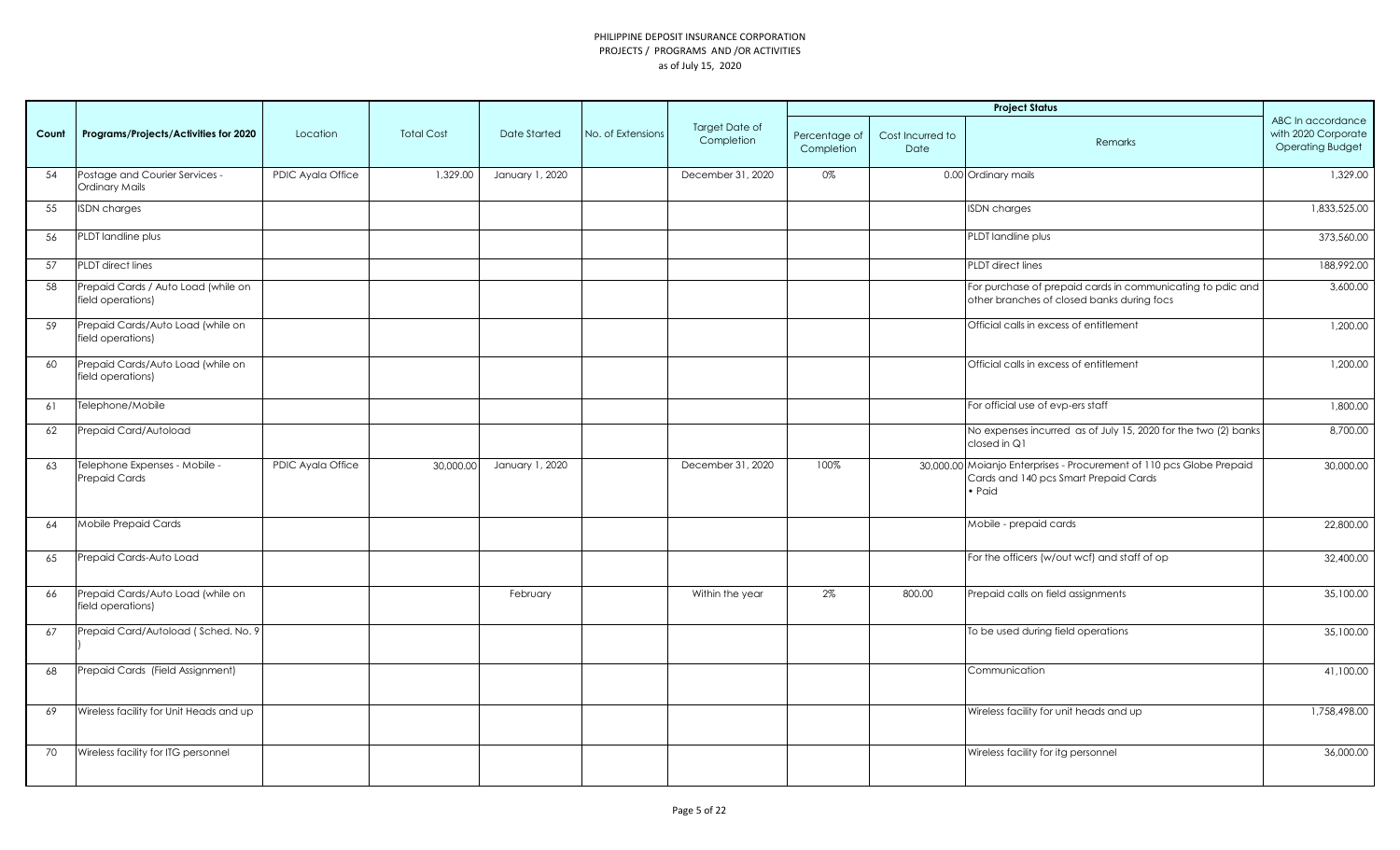|       |                                                                                            |          |                   |                     |                   |                              |                             |                          | <b>Project Status</b>                                                                   |                                                                     |
|-------|--------------------------------------------------------------------------------------------|----------|-------------------|---------------------|-------------------|------------------------------|-----------------------------|--------------------------|-----------------------------------------------------------------------------------------|---------------------------------------------------------------------|
| Count | Programs/Projects/Activities for 2020                                                      | Location | <b>Total Cost</b> | <b>Date Started</b> | No. of Extensions | Target Date of<br>Completion | Percentage of<br>Completion | Cost Incurred to<br>Date | Remarks                                                                                 | ABC In accordance<br>with 2020 Corporate<br><b>Operating Budget</b> |
| 71    | Leased line from PDIC HO to<br>secondary back up site                                      |          |                   |                     |                   |                              |                             |                          | Connection to secondary backup site                                                     | 1,180,000.00                                                        |
| 72    | Secondary Internet Service                                                                 |          |                   |                     |                   |                              |                             |                          | Secondary ISP                                                                           | 498,194.00                                                          |
| 73    | Primary Internet Service                                                                   |          |                   |                     |                   |                              |                             |                          | Primary ISP                                                                             | 406,637.00                                                          |
| 74    | Internet Service for Public Wifi                                                           |          |                   |                     |                   |                              |                             |                          | Internet service for public wifi                                                        | 300,000.00                                                          |
| 75    | LRA leased line                                                                            |          |                   |                     |                   |                              |                             |                          | Leased line for LRA(1mbps)                                                              | 234,179.00                                                          |
| 76    | Social Media Internet                                                                      |          |                   |                     |                   |                              |                             |                          | Internet access for cag personnel                                                       | 24,000.00                                                           |
| 77    | Alternate WCF for Excom Members                                                            |          |                   |                     |                   |                              |                             |                          | Wireless facility for excom members                                                     | 210,000.00                                                          |
| 78    | PREPAID INTERNET CARD FOR FIELD<br><b>OPERATION</b>                                        |          |                   |                     |                   |                              |                             |                          | Communication                                                                           | 35,100.00                                                           |
| 79    | Publication of Notice to Depositors<br>(CSO)                                               |          |                   |                     |                   |                              |                             |                          | 24,192.00 Based on projected number of bank closures for 2020                           | 1,400,460.00                                                        |
| 80    | Publication of Regulatory Issuances                                                        |          |                   |                     |                   |                              |                             |                          | Based on number of forecast ris for implementation                                      | 1,154,560.00                                                        |
| 81    | Publication of financial Literacy<br>Campaign ads (National Broadsheet)                    |          |                   |                     |                   |                              |                             |                          | 107,520.00 For public awareness campaign: (5cols. x 24cm ads on<br>national broadsheet) | 871,365.00                                                          |
| 82    | Publication of Financial Literacy<br>campaign ads (Local Newspaper)                        |          |                   |                     |                   |                              |                             |                          | For public awareness campaign: 1/2 page ads on local<br>newspaper                       | 216,115.00                                                          |
| 83    | Publication of Invitation to Bid<br>(Corporate Properties for<br>Sale/National Broadsheet) |          |                   |                     |                   |                              |                             |                          | 80,497.55 Based on projected number of public biddings for 2020                         | 463,885.00                                                          |
| 84    | Publication of Invitation to Bid<br>(Corporate Properties for Sale/Local<br>Newspaper)     |          |                   |                     |                   |                              |                             |                          | Based on projected number of public biddings for 2020                                   | 432,225.00                                                          |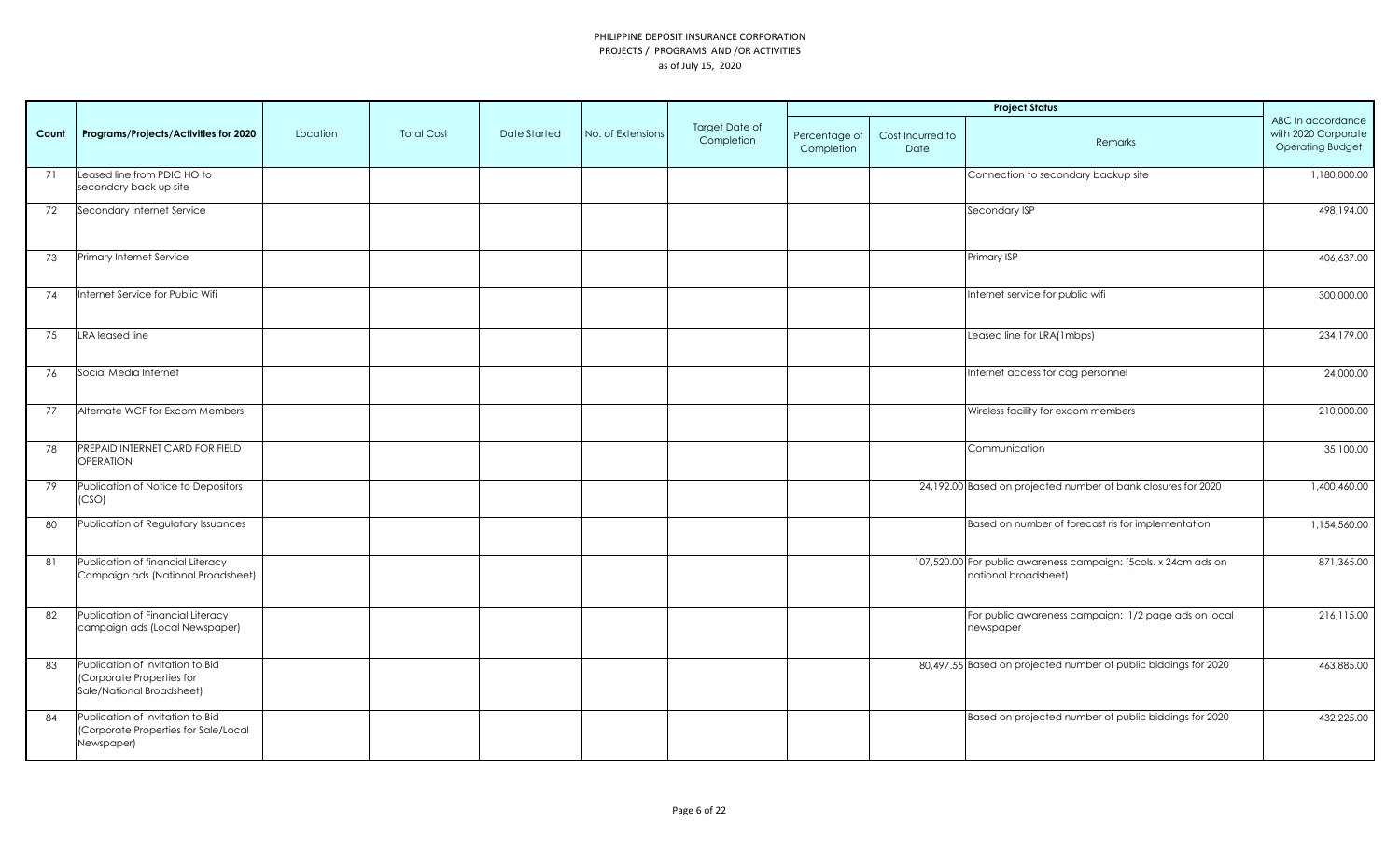|       |                                                                                                               |          |                   |                     |                   |                                     |                             |                                 | <b>Project Status</b>                                                                                                                         |                                                                     |
|-------|---------------------------------------------------------------------------------------------------------------|----------|-------------------|---------------------|-------------------|-------------------------------------|-----------------------------|---------------------------------|-----------------------------------------------------------------------------------------------------------------------------------------------|---------------------------------------------------------------------|
| Count | Programs/Projects/Activities for 2020                                                                         | Location | <b>Total Cost</b> | <b>Date Started</b> | No. of Extensions | <b>Target Date of</b><br>Completion | Percentage of<br>Completion | Cost Incurred to<br><b>Date</b> | Remarks                                                                                                                                       | ABC In accordance<br>with 2020 Corporate<br><b>Operating Budget</b> |
| 85    | Publication of Depositor Protection<br>and Awareness Week (National<br>Broadsheet))                           |          |                   |                     |                   |                                     |                             |                                 | For public awareness campaign: 1 full page ad on national<br>broadsheet                                                                       | 230,912.00                                                          |
| 86    | Publication of Depositor Protection<br>and Awareness Week (Local<br>Newspaper)                                |          |                   |                     |                   |                                     |                             |                                 | For public awareness campaign: 3 full page ad on local<br>newspaper                                                                           | 259,335.00                                                          |
| 87    | Publication of PDIC Special Events<br>(Anniversary, etc.)                                                     |          |                   |                     |                   |                                     |                             |                                 | For public awareness: 1 full page ad on national broadsheet                                                                                   | 230,912.00                                                          |
| 88    | Publication of Invitation to Bid<br>(Procurement related ads): IT related<br>advertisements                   |          |                   |                     |                   |                                     |                             |                                 | Compliance with publication requirements                                                                                                      | 62,244.00                                                           |
| 89    | Publication of Invitation to Bid<br>(Procurement related ads): ASG<br>related advertisements                  |          |                   |                     |                   |                                     |                             |                                 | Compliance with publication requirements                                                                                                      | 62,244.00                                                           |
| 90    | Publication of Invitation to Bid<br>(Procurement related ads): HRG<br>related advertisements                  |          |                   |                     |                   |                                     |                             |                                 | Compliance with publication requirements                                                                                                      | 31,122.00                                                           |
| 91    | Notice to the Public: Various<br>Advisories (Scam/Fraud and etc.)                                             |          |                   |                     |                   |                                     |                             |                                 | For public awareness                                                                                                                          | 116,182.00                                                          |
| 92    | Publication of Job Placement                                                                                  |          |                   |                     |                   |                                     |                             |                                 | Additional manpower services (2 ads x php58,091) x 1 day<br>publication                                                                       | 116,182.00                                                          |
| 93    | Other media: online advertisements<br>(social ads)                                                            |          |                   |                     |                   |                                     |                             |                                 | Social media ads                                                                                                                              | 150,000.00                                                          |
| 94    | Other media: Job placement (website<br>career portal)                                                         |          |                   |                     |                   |                                     |                             |                                 | Job online posting in a website career portal                                                                                                 | 150,640.00                                                          |
| 95    | PDIC Informercial production and ad<br>placement                                                              |          |                   |                     |                   |                                     |                             |                                 | Informercial production : three (3) informercial @ php300,000;<br>informercial ad placement; 150 spots @php68,900 and 150<br>spots @php71,200 | 21,915,000.00                                                       |
| 96    | Radio campaign in the provinces for<br>the promotion of public bidding and<br>other asset disposal activities |          |                   |                     |                   |                                     |                             |                                 | Promotion of public bidding and other asset disposal activities                                                                               | 9,006,000.00                                                        |
| 97    | Buy-out of 5-minute segment                                                                                   |          |                   |                     |                   |                                     |                             |                                 | 12 episodes @ php358,000                                                                                                                      | 4,296,000.00                                                        |
| 98    | Audio Visual Presentation (AVP)<br>Production                                                                 |          |                   |                     |                   |                                     |                             |                                 | For public awareness information campaign on deposit<br>insurance: one (1) avp @ php1,000,000                                                 | 1,000,000.00                                                        |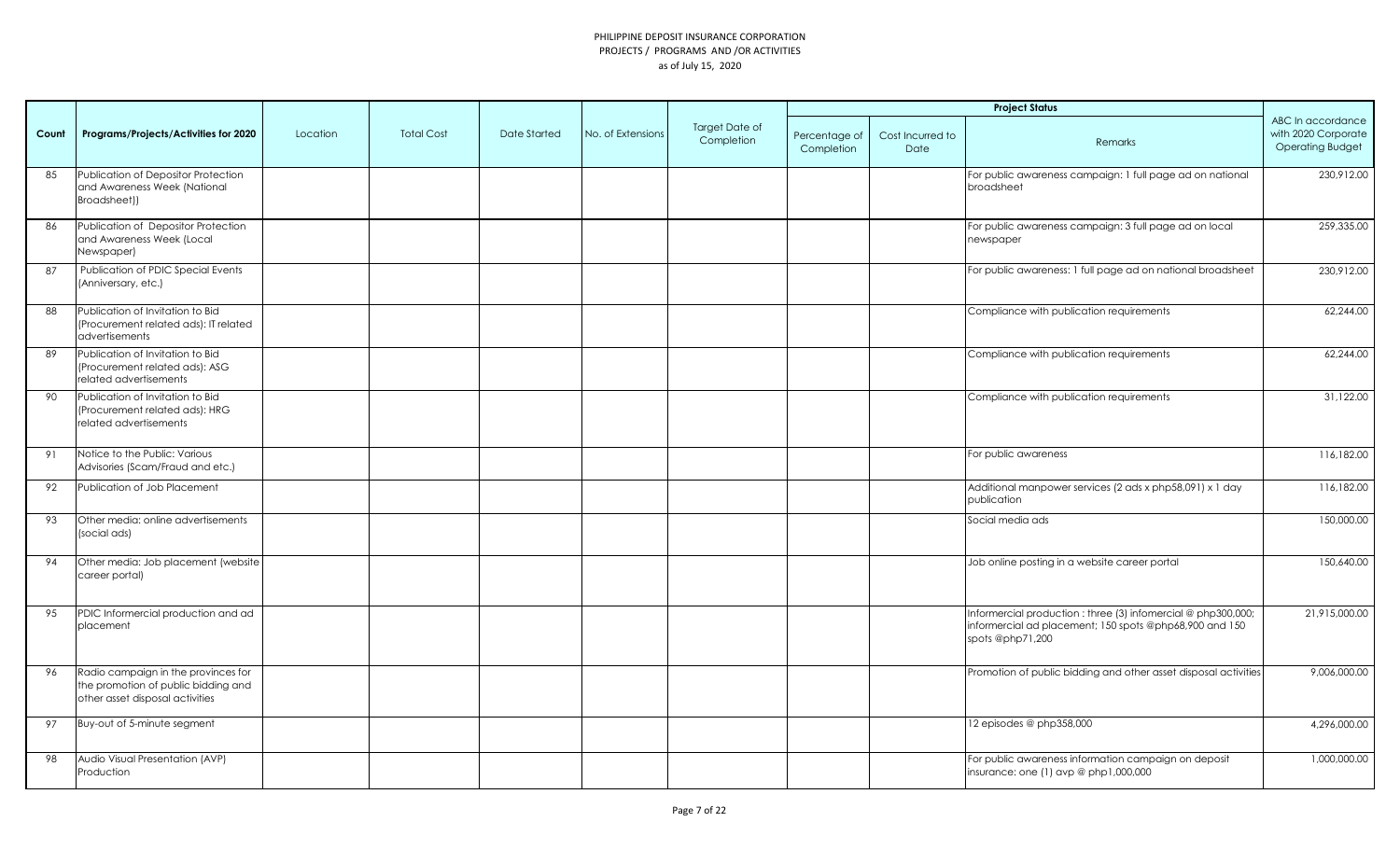|       |                                                                       |                   |                   |              |                   |                              |                             |                                 | <b>Project Status</b>                                                                                                                                                                                                                  |                                                                     |
|-------|-----------------------------------------------------------------------|-------------------|-------------------|--------------|-------------------|------------------------------|-----------------------------|---------------------------------|----------------------------------------------------------------------------------------------------------------------------------------------------------------------------------------------------------------------------------------|---------------------------------------------------------------------|
| Count | Programs/Projects/Activities for 2020                                 | Location          | <b>Total Cost</b> | Date Started | No. of Extensions | Target Date of<br>Completion | Percentage of<br>Completion | Cost Incurred to<br><b>Date</b> | Remarks                                                                                                                                                                                                                                | ABC In accordance<br>with 2020 Corporate<br><b>Operating Budget</b> |
| 99    | Announcements of takeover and<br>payout operations                    |                   |                   |              |                   |                              |                             |                                 | Announcement of takeover and dbf (php1,000 @ 20 banks)                                                                                                                                                                                 | 20,000.00                                                           |
| 100   | Printing of Understanding Deposit<br>Insurance (Brochure)             |                   |                   |              |                   |                              |                             |                                 | For public awareness: printing of understanding deposit<br>insurance (brochure)- 2m cps @ php1.25                                                                                                                                      | 2,500,000.00                                                        |
| 101   | Printing of Understanding Receivership<br>of Banks (Brochure)         |                   |                   |              |                   |                              |                             |                                 | For public awareness: printing of understanding receivership<br>of banks (brochure)- 2m cps @ php1.25                                                                                                                                  | 2,500,000.00                                                        |
| 102   | Printing of Creative Information<br>Materials                         |                   |                   |              |                   |                              |                             |                                 | For public awareness: printing of creative information<br>materials- 50,000 copies @ php20.60)                                                                                                                                         | 1,030,000.00                                                        |
| 103   | Digital Printing of various information<br>collaterals                |                   |                   |              |                   |                              |                             |                                 | 29,500.00 For public awareness: printing of various information<br>collaterals (ie. for iso audit and citizen;s charter compliance,<br>anvil nomination entry materials, exhibit materials (ie. kabisig<br>expo, hudcc, orobest, etc.) | 300,000.00                                                          |
| 104   | Printing and Publication                                              |                   |                   |              |                   |                              |                             |                                 | Printing of leaflets, brochures, flyers, banners                                                                                                                                                                                       | 500,000.00                                                          |
| 105   | Compendium of Regulatory Issuances<br>$(RI)$                          |                   |                   |              |                   |                              |                             |                                 | Compendium of regulatory issuances (ri)- 1,500 cps @<br>php250.00                                                                                                                                                                      | 375,000.00                                                          |
| 106   | Printing of PDIC Publication                                          |                   |                   |              |                   |                              |                             |                                 | For public awareness: printing of pdic publication                                                                                                                                                                                     | 250,000.00                                                          |
| 107   | Printing of PDIC Researches                                           |                   |                   |              |                   |                              |                             |                                 | For public awareness: printing of pdic researches (two<br>occassional papers @ 1,000 cps each)                                                                                                                                         | 200,000.00                                                          |
| 108   | Printing of Filing Deposit Insurance<br>Claims (Brochure)             |                   |                   |              |                   |                              |                             |                                 | For public awareness: filing deposit insurance claims<br>(brochure) - 50,000 cps @ php1.3905                                                                                                                                           | 69,525.00                                                           |
| 109   | Notice to Depositors                                                  |                   |                   | January      |                   | Within the year              | 2%                          | 5,850.00                        | Printing and binding expense for takeover and cso                                                                                                                                                                                      | 300,000.00                                                          |
| 110   | Printing of Stakeholders Tarpaulin<br>requests (PSE/DPRM/NSO, et. al) |                   |                   |              |                   |                              |                             |                                 | For linkaging with various stakeholders: printing of<br>stakeholders tarpaulin requests (pse/dprm/nso, et. al)                                                                                                                         | 20,000.00                                                           |
| 111   | Printing of DPAW streamer                                             |                   |                   |              |                   |                              |                             |                                 | In celebration/ commemoration of dpaw on june 16-22                                                                                                                                                                                    | 3,000.00                                                            |
| 112   | Security Deposit - Lease Contract (2<br>mos)                          | PDIC Ayala Office | 2,763,784.80      | July 1, 2020 |                   | December 30, 2020            | 100%                        |                                 | 2,763,784.80 Contract with SSS for the lease of PDIC Offices and parking<br>slot at SSS Makati Building<br>• Paid - Additional Security Deposit Lease of Office Spaces<br>and Parking Slots in SSS Makati Building                     | 29,192,036.00                                                       |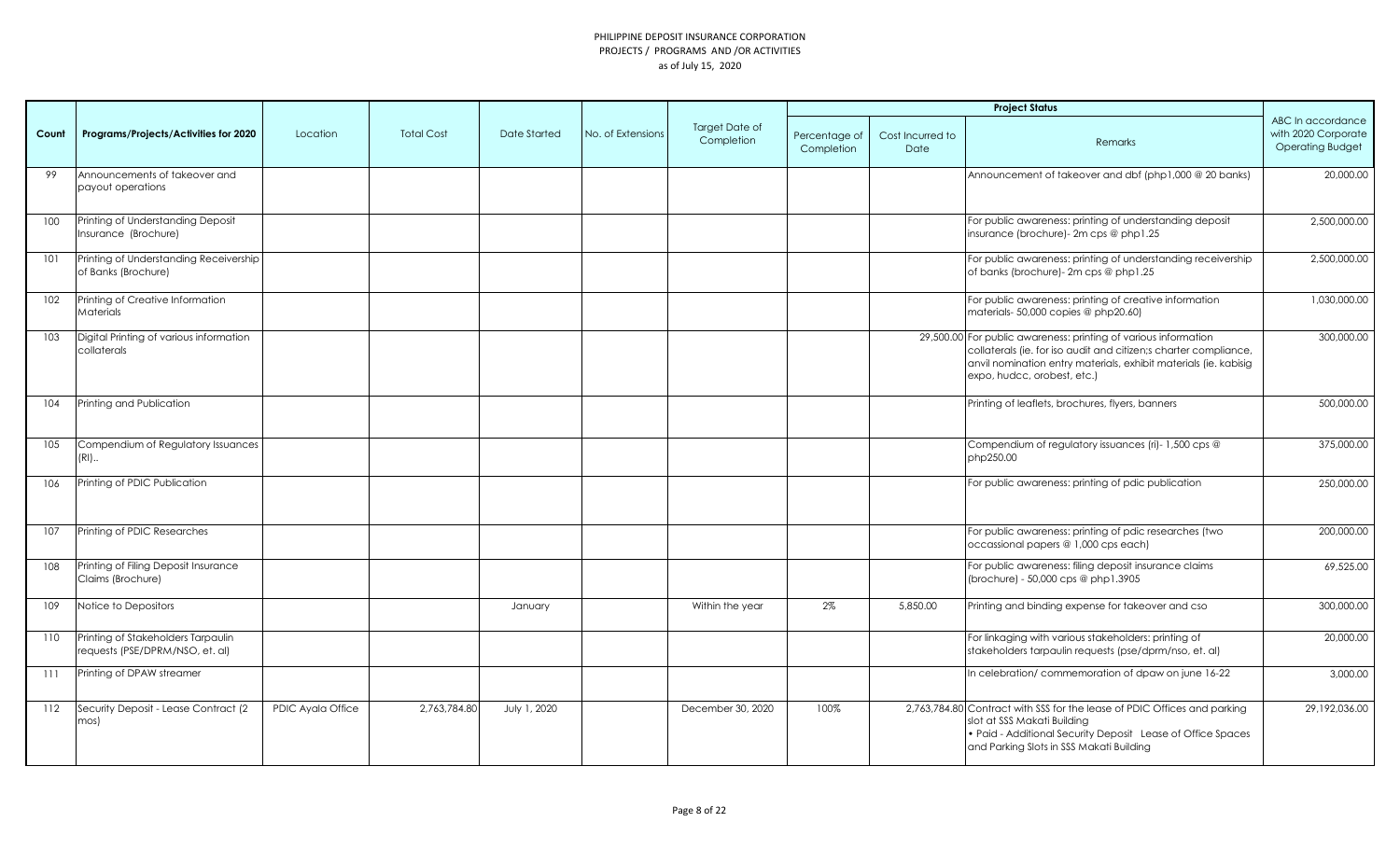|       |                                                                                                                                               |                                |                   |                     |                   |                                     |                             |                          | <b>Project Status</b>                                                                                                                                                                                                                                                                                                                                                                  |                                                                     |
|-------|-----------------------------------------------------------------------------------------------------------------------------------------------|--------------------------------|-------------------|---------------------|-------------------|-------------------------------------|-----------------------------|--------------------------|----------------------------------------------------------------------------------------------------------------------------------------------------------------------------------------------------------------------------------------------------------------------------------------------------------------------------------------------------------------------------------------|---------------------------------------------------------------------|
| Count | Programs/Projects/Activities for 2020                                                                                                         | Location                       | <b>Total Cost</b> | <b>Date Started</b> | No. of Extensions | <b>Target Date of</b><br>Completion | Percentage of<br>Completion | Cost Incurred to<br>Date | Remarks                                                                                                                                                                                                                                                                                                                                                                                | ABC In accordance<br>with 2020 Corporate<br><b>Operating Budget</b> |
| 113   | Rent Expense-Interim Office                                                                                                                   | <b>PDIC Ayala Office</b>       | 137,514,899.05    | July 1, 2020        |                   | December 30, 2020                   | 65%                         |                          | 89,497,118.56 Contract with SSS for the lease of PDIC Offices and parking<br>slot at SSS Makati Building<br>. Paid - July and August Billing                                                                                                                                                                                                                                           | 139,477,204.00                                                      |
| 114   | Rent Expense - Rental/lease of 54<br>Parking Slots                                                                                            | PDIC Ayala Office              | 3,936,290.04      | July 1, 2020        |                   | December 30, 2020                   | 67%                         |                          | 2,624,193.36 Contract with SSS for the lease of PDIC Offices and parking<br>slot at SSS Makati Building<br>. Paid - July and August Billing                                                                                                                                                                                                                                            | 4,000,000.00                                                        |
| 115   | Rent Expense - Taguig and Cupang<br>Warehouse                                                                                                 | Taguig and Cupang<br>Warehosue | 234,000.00        | January 1, 2020     |                   | December 31, 2020                   | 6%                          |                          | 14,406.00 JY & Sons Realty<br>· Paid - January Billing                                                                                                                                                                                                                                                                                                                                 | 2,948,400.00                                                        |
| 116   | Rental Services for Photocopying<br>Machine                                                                                                   | PDIC Ayala Office              | 2,020,604.00      | January 1, 2020     |                   | December 31, 2020                   | 24%                         |                          | 475,000.00 Rental services for photocopying machine                                                                                                                                                                                                                                                                                                                                    | 2,020,604.00                                                        |
| 117   | Rent Expense-Rental of Warehouse                                                                                                              |                                |                   |                     |                   |                                     |                             |                          | Rent expense - rental of warehouse                                                                                                                                                                                                                                                                                                                                                     | 1.551.000.00                                                        |
| 118   | Rent Expense - Indoor Ornamental<br>Plants                                                                                                    | PDIC Ayala Office              | 86,436.00         | January 1, 2020     |                   | June 30, 2020                       | 33%                         |                          | 28,812.00 LOLA BEBS GARDEN, ATBP. For the Rental of Fresh Indoor<br>Ornamental Plants including its maintenance at the PDIC<br>Ayala Office for January to June 2020<br>• March, Billing - for processing of payment<br>• Awarded to CVAP Construction the Rental of Fresh Indoor<br>Ornamental Plants including its maintenance at the PDIC<br>Ayala Office for July to December 2020 | 172,873.00                                                          |
| 119   | Rental of IT Equipment                                                                                                                        |                                |                   |                     |                   |                                     |                             |                          | In case of multiple bank closure                                                                                                                                                                                                                                                                                                                                                       | 120,000.00                                                          |
| 120   | <b>Disaster Recovery Services</b>                                                                                                             |                                |                   |                     |                   |                                     |                             |                          | PDIC back up site                                                                                                                                                                                                                                                                                                                                                                      | 3,308,044.00                                                        |
| 121   | Secondary Backup Site                                                                                                                         |                                |                   |                     |                   |                                     |                             |                          | Secondary backup site                                                                                                                                                                                                                                                                                                                                                                  | 700,000.00                                                          |
| 122   | Bloomberg                                                                                                                                     | PDIC Ayala Office (TD)         | 1,500,000.00      | <b>June 2020</b>    |                   | Within the year                     |                             |                          | Subscription of 2 terminals for the year 2019                                                                                                                                                                                                                                                                                                                                          | 3,944,031.00                                                        |
| 123   | News monitoring services and social<br>media listening (print broadcast,<br>online plus monitoring of approx. 6,000<br>social media channels) |                                |                   |                     |                   |                                     |                             |                          | 40,000.00 Comprehensive news monitoring and social listening<br>(php537,600 @php44,800/month subscription plan x 12<br>months)                                                                                                                                                                                                                                                         | 600,000.00                                                          |
| 124   | Subscription Expense - Cable TV<br>Subscription                                                                                               | PDIC Ayala Office              | 37,920.00         | January 1, 2020     |                   | June 30, 2020                       | 0%                          |                          | 0.00 SKYCABLE CORPORATION - Cable TV subscription (Silver) for<br>the OVP-CAG, CCD, OBC, TD, ASG, PAC and Cable TV<br>subscription (Gold) for the OP<br>· For issuance of PO c/o PPD                                                                                                                                                                                                   | 77,520.00                                                           |
| 125   | Subscription to SEC iview                                                                                                                     |                                |                   |                     |                   |                                     |                             |                          | SEC iview                                                                                                                                                                                                                                                                                                                                                                              | 7,500.00                                                            |
| 126   | Procurement of Daily Newspapers<br>and Business World                                                                                         | PDIC Ayala Office              | 610,116.00        | January 1, 2020     |                   | December 31, 2020                   | 39%                         |                          | 235,187.00 Daily newspapers and business world                                                                                                                                                                                                                                                                                                                                         | 610,116.00                                                          |
| 127   | <b>LEX Libris and Licenses</b>                                                                                                                |                                |                   |                     |                   |                                     |                             |                          | Subscription expense                                                                                                                                                                                                                                                                                                                                                                   | 73,546.00                                                           |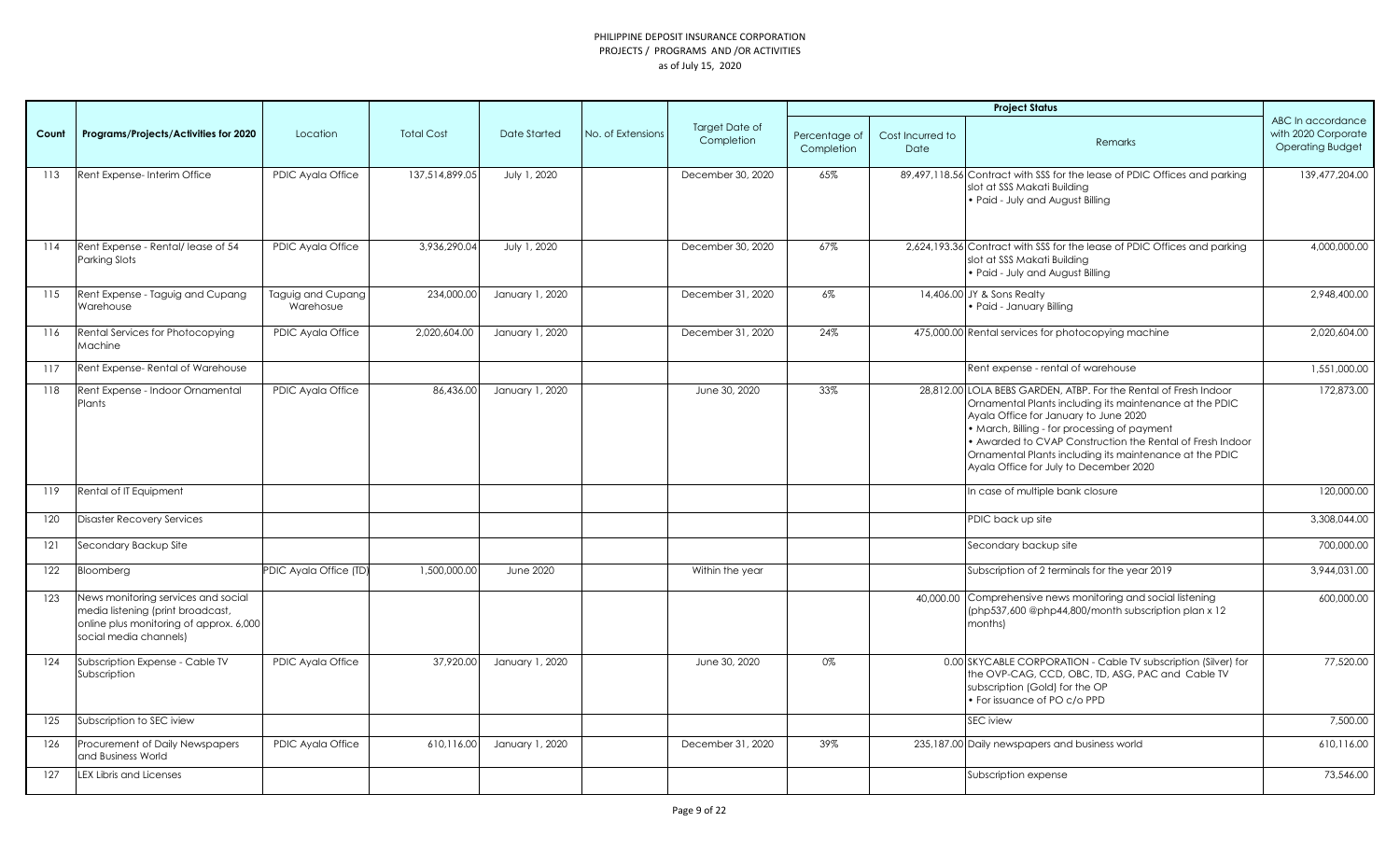|       |                                       |          |                   |                                |                   |                                                                         |                             |                          | <b>Project Status</b>                                                                                                                                                                                                                                                                                                                                                                                                                                                                                                                                                                                                                                                                                                                                                                                                                                                                                                                                                                                                                                                                                                                                               |                                                                     |
|-------|---------------------------------------|----------|-------------------|--------------------------------|-------------------|-------------------------------------------------------------------------|-----------------------------|--------------------------|---------------------------------------------------------------------------------------------------------------------------------------------------------------------------------------------------------------------------------------------------------------------------------------------------------------------------------------------------------------------------------------------------------------------------------------------------------------------------------------------------------------------------------------------------------------------------------------------------------------------------------------------------------------------------------------------------------------------------------------------------------------------------------------------------------------------------------------------------------------------------------------------------------------------------------------------------------------------------------------------------------------------------------------------------------------------------------------------------------------------------------------------------------------------|---------------------------------------------------------------------|
| Count | Programs/Projects/Activities for 2020 | Location | <b>Total Cost</b> | Date Started                   | No. of Extensions | <b>Target Date of</b><br>Completion                                     | Percentage of<br>Completion | Cost Incurred to<br>Date | Remarks                                                                                                                                                                                                                                                                                                                                                                                                                                                                                                                                                                                                                                                                                                                                                                                                                                                                                                                                                                                                                                                                                                                                                             | ABC In accordance<br>with 2020 Corporate<br><b>Operating Budget</b> |
| 128   | Subscription - CD Asia Online         |          |                   |                                |                   |                                                                         |                             |                          | Subscription                                                                                                                                                                                                                                                                                                                                                                                                                                                                                                                                                                                                                                                                                                                                                                                                                                                                                                                                                                                                                                                                                                                                                        | 27,492.00                                                           |
| 129   | Subscription - The Economist          |          |                   |                                |                   |                                                                         |                             |                          | Subscription                                                                                                                                                                                                                                                                                                                                                                                                                                                                                                                                                                                                                                                                                                                                                                                                                                                                                                                                                                                                                                                                                                                                                        | 14,711.00                                                           |
| 130   | Subscription - Financial Times        |          |                   |                                |                   |                                                                         |                             |                          | Subscription                                                                                                                                                                                                                                                                                                                                                                                                                                                                                                                                                                                                                                                                                                                                                                                                                                                                                                                                                                                                                                                                                                                                                        | 27,555.00                                                           |
| 131   | Subscription to Time Magazine         |          |                   |                                |                   |                                                                         |                             |                          | Magazine subsciption                                                                                                                                                                                                                                                                                                                                                                                                                                                                                                                                                                                                                                                                                                                                                                                                                                                                                                                                                                                                                                                                                                                                                | 5,000.00                                                            |
| 132   | Subscription of Time Magazine         |          |                   |                                |                   |                                                                         |                             |                          | One-year subscription of time magazine                                                                                                                                                                                                                                                                                                                                                                                                                                                                                                                                                                                                                                                                                                                                                                                                                                                                                                                                                                                                                                                                                                                              | 5,000.00                                                            |
| 133   | Miscellaneous Expense                 |          |                   |                                |                   |                                                                         |                             |                          | Miscellaneous expense                                                                                                                                                                                                                                                                                                                                                                                                                                                                                                                                                                                                                                                                                                                                                                                                                                                                                                                                                                                                                                                                                                                                               | 36,000.00                                                           |
| 134   | Organization Development Review       | Makati   | 5,500,000.00      | For procurement                | n/a               | 6 months after<br>engagement of<br>consulting service<br>provider (CSP) | 0%                          | 0.00                     | Procurement of CSP was put on hold due to the Enhanced<br>Community Quarantine.<br>June 11 - BAC sent a memo to HRG and ITG to review their<br>project TORs involving the review of corporate structure and<br>IT structure based on its observation on overlapping of<br>services of the consultants for procurement and to study the<br>possible merger of the two projects.<br>June 22 - HRG and ITG submitted a joint reply to BAC that the<br>latter should proceed with the public bidding of the two<br>projects because these are different projects which require<br>the potential consultants to have the necessary expertise to<br>undertake the concerned project.<br>As agreed during the meeting with the President, ITG revised<br>its project TOR to reflect that the output of the consultant in<br>terms of ITG structure and manpower staffing which is just one<br>of the deliverables under the project, shall be submtited to<br>HRG as input in the Review and Design of the OSSP.<br>July 20 - Invitation to Bid was posted in PhilGEPS and PDIC<br>website and premises<br>July 28 - Clarificatory meeting with potential bidders was held | 5,500,000.00                                                        |
| 135   | <b>Client Satisfaction Survey</b>     |          | 2,341,473.18      |                                |                   | December 2020                                                           | 20%                         |                          | 1st progressive Meet requirement of gcg and expansion/enhancement of<br>payment on going survey to cover other clients                                                                                                                                                                                                                                                                                                                                                                                                                                                                                                                                                                                                                                                                                                                                                                                                                                                                                                                                                                                                                                              | 5,000,000.00                                                        |
| 136   | <b>Compensation Study</b>             | n/a      | n/a               | n/a                            | n/a               | n/a                                                                     | n/a                         | n/a                      | Procurement is subject to the results of GCG study on<br>Compensation and Position Classification System for GOCCs                                                                                                                                                                                                                                                                                                                                                                                                                                                                                                                                                                                                                                                                                                                                                                                                                                                                                                                                                                                                                                                  | 5,000,000.00                                                        |
| 137   | <b>Succession Planning</b>            | Makati   |                   | 2,461,424.00 November 14, 2019 |                   | November 2020                                                           | 25%                         | 0.00                     | Projectis ongoing.                                                                                                                                                                                                                                                                                                                                                                                                                                                                                                                                                                                                                                                                                                                                                                                                                                                                                                                                                                                                                                                                                                                                                  | 2,500,000.00                                                        |
|       |                                       |          |                   |                                |                   |                                                                         |                             |                          | Processing of 1st payment is ongoing.                                                                                                                                                                                                                                                                                                                                                                                                                                                                                                                                                                                                                                                                                                                                                                                                                                                                                                                                                                                                                                                                                                                               |                                                                     |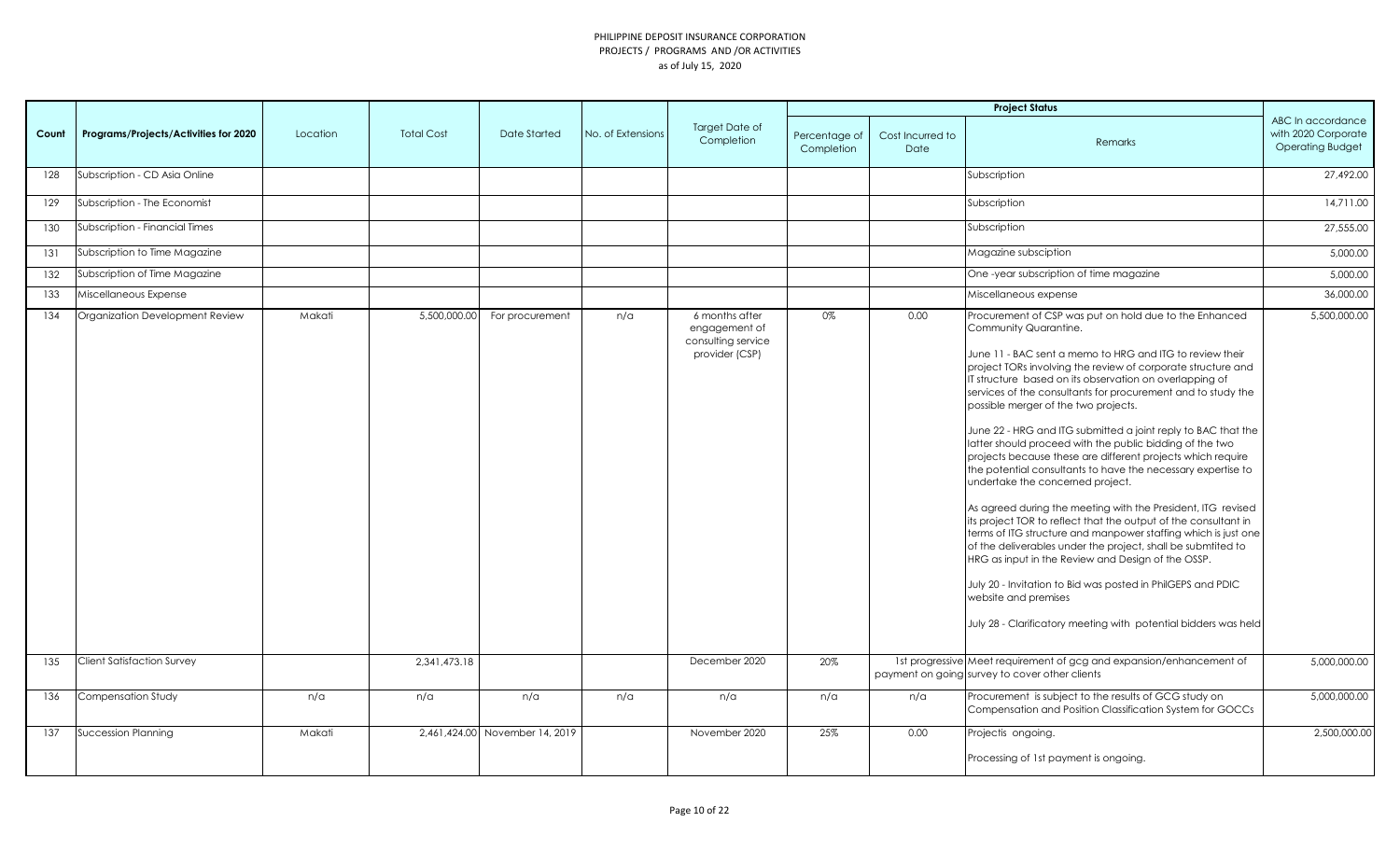|       |                                                                                                                  |          |                   |              |                   |                              |                             |                          | <b>Project Status</b>                                                                                                                                                                                                                                                                               |                                                                     |
|-------|------------------------------------------------------------------------------------------------------------------|----------|-------------------|--------------|-------------------|------------------------------|-----------------------------|--------------------------|-----------------------------------------------------------------------------------------------------------------------------------------------------------------------------------------------------------------------------------------------------------------------------------------------------|---------------------------------------------------------------------|
| Count | Programs/Projects/Activities for 2020                                                                            | Location | <b>Total Cost</b> | Date Started | No. of Extensions | Target Date of<br>Completion | Percentage of<br>Completion | Cost Incurred to<br>Date | <b>Remarks</b>                                                                                                                                                                                                                                                                                      | ABC In accordance<br>with 2020 Corporate<br><b>Operating Budget</b> |
| 138   | Conduct of Nationwide Public<br>Awareness Survey                                                                 |          |                   |              |                   |                              |                             |                          | For promotion of public awareness: measurement of<br>effectiveness of brand campaign/public awareness                                                                                                                                                                                               | 2,000,000.00                                                        |
| 139   | <b>HRG</b> - Consultancy Services                                                                                |          |                   |              |                   |                              |                             |                          | Engagement of highly technical and confidential consultant<br>for the review of pdic ossp-phase i.                                                                                                                                                                                                  | 1,500,000.00                                                        |
| 140   | Corporate Branding                                                                                               |          |                   |              |                   |                              |                             |                          | For public awaress: extension of brand campaign                                                                                                                                                                                                                                                     | 1,500,000.00                                                        |
| 141   | Candidate Profiling of Professional<br><b>H</b> Irees                                                            |          |                   |              |                   |                              |                             |                          | Procurement of cbrsp system                                                                                                                                                                                                                                                                         | 1,000,000.00                                                        |
| 142   | Review of Workforce Requirement                                                                                  |          |                   |              |                   |                              |                             |                          | Consultancy                                                                                                                                                                                                                                                                                         | 1,000,000.00                                                        |
| 143   | Consultant for the PDIC Annual<br>Report                                                                         |          |                   |              |                   |                              |                             |                          | Concept development for design and layout: consultant for<br>the pdic annual report                                                                                                                                                                                                                 | 750,000.00                                                          |
| 144   | <b>Establishment of Information Security</b><br>Management Systems (ISMS)<br>certifiable to 27001:2013 Standards |          |                   |              |                   |                              |                             |                          | T process certification                                                                                                                                                                                                                                                                             | 581,840.00                                                          |
| 145   | Consultancy for development of PDIC<br>Publication                                                               |          |                   |              |                   |                              |                             |                          | for promotion of public awareness:consultancy for<br>development of pdic publication                                                                                                                                                                                                                | 250,000.00                                                          |
| 146   | Consultancy fo Enhancement of<br>Advertisements and Media<br>Engagement                                          |          |                   |              |                   |                              |                             |                          | for promotion of public awareness                                                                                                                                                                                                                                                                   | 32,488,981.00                                                       |
| 147   | Consultancy for Strengthening of<br>Social Media Campaign                                                        |          |                   |              |                   |                              |                             |                          | for promotion of public awareness                                                                                                                                                                                                                                                                   | 4,400,000.00                                                        |
| 148   | <b>ISO Certification</b>                                                                                         |          |                   |              |                   |                              |                             |                          | ISO certification of 1 major process                                                                                                                                                                                                                                                                | 250,000.00                                                          |
| 149   | <b>ISO Certification</b>                                                                                         |          |                   |              |                   |                              |                             |                          | <b>ISO</b> certification                                                                                                                                                                                                                                                                            | 110,000.00                                                          |
| 150   | Salaries and Compensation -<br>Institutional and Individual Contracts                                            |          |                   |              |                   |                              |                             |                          | Compensation and travel allowance of contractual<br>personnel.<br>P374,416.75 - For return to LSERV for SOA revision for the billing<br>period February 1 to 15, 2020.<br>P653,638.12- Billings of salaries and overtime forwarded to<br>BDD for processing of payment in the amount of P653,638.12 | 78,573,646.00                                                       |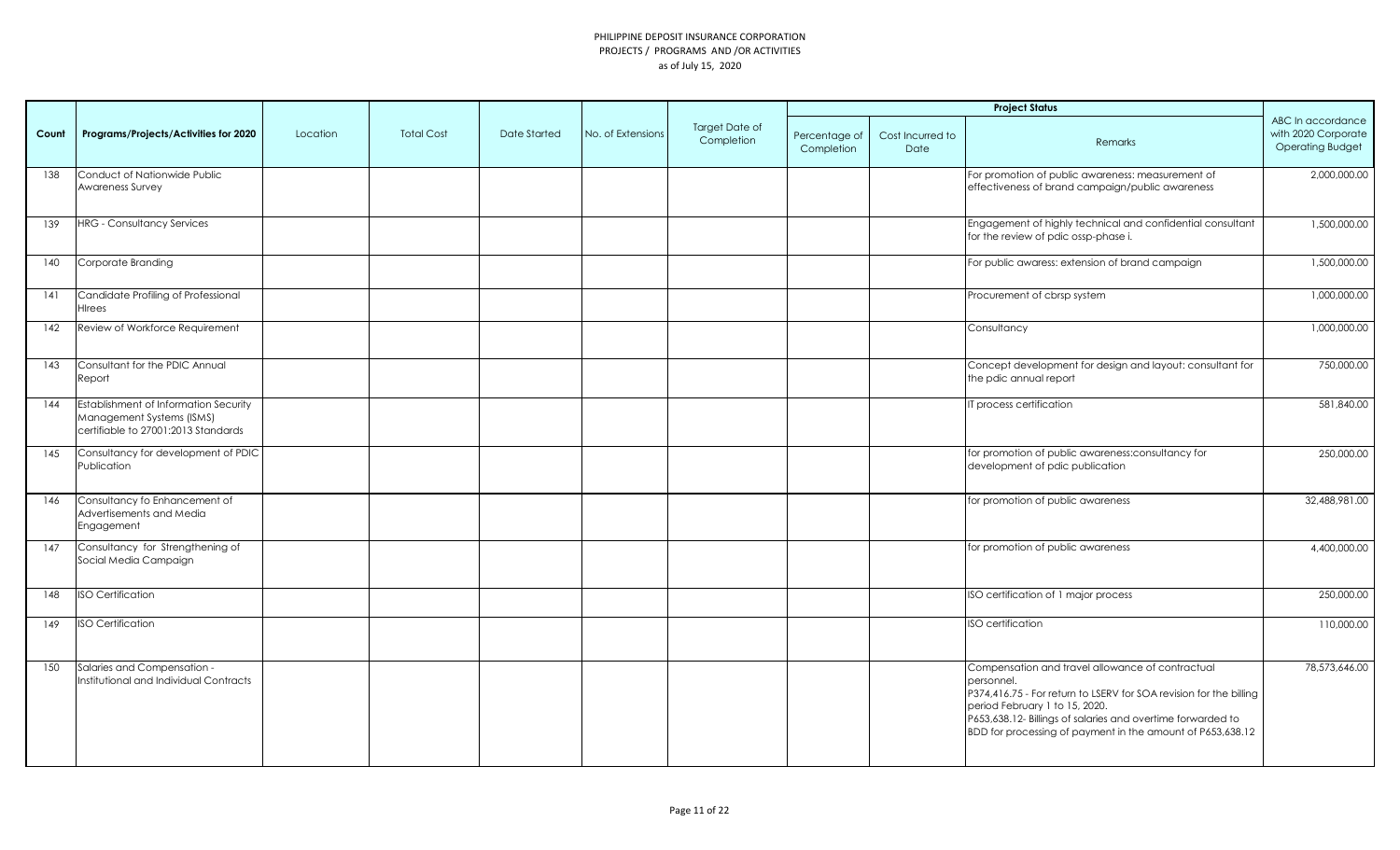|       |                                                                                                                                               |                                                                                            |                   |                 |                   |                                     |                             |                          | <b>Project Status</b>                                                                                                                                                                                                                                                                                                                            |                                                                     |
|-------|-----------------------------------------------------------------------------------------------------------------------------------------------|--------------------------------------------------------------------------------------------|-------------------|-----------------|-------------------|-------------------------------------|-----------------------------|--------------------------|--------------------------------------------------------------------------------------------------------------------------------------------------------------------------------------------------------------------------------------------------------------------------------------------------------------------------------------------------|---------------------------------------------------------------------|
| Count | Programs/Projects/Activities for 2020                                                                                                         | Location                                                                                   | <b>Total Cost</b> | Date Started    | No. of Extensions | <b>Target Date of</b><br>Completion | Percentage of<br>Completion | Cost Incurred to<br>Date | Remarks                                                                                                                                                                                                                                                                                                                                          | ABC In accordance<br>with 2020 Corporate<br><b>Operating Budget</b> |
| 151   | Direct Hiring Technical Services                                                                                                              |                                                                                            |                   |                 |                   |                                     |                             |                          | For hiring of technical outsourced personnel                                                                                                                                                                                                                                                                                                     | 8,481,600.00                                                        |
| 152   | <b>Direct Hiring Technical Services</b>                                                                                                       |                                                                                            |                   |                 |                   |                                     |                             |                          | For hiring of technical outsourced personnel                                                                                                                                                                                                                                                                                                     | 5,803,200.00                                                        |
| 153   | Professional Services - General<br>Services - Hauling of PDIC Properties                                                                      |                                                                                            |                   |                 |                   |                                     |                             |                          | Move-out/move-in to pdic chino roces building and/or pdic<br>interim leased offices<br>· Realignment of Budget for various Semi-Expendable<br>Expenses in the amount of P 376,700.00                                                                                                                                                             | 5,000,000.00                                                        |
| 154   | Professional Services - General<br>Servicess - Interim Office Garbage<br>Hauling                                                              | PDIC Ayala Office                                                                          | 315,450.00        | January 1, 2020 |                   | June 30, 2020                       | 50%                         |                          | 157,725.00 Contract with SSS for the lease of PDIC Offices and parking<br>slot at SSS Makati Building<br>• Awaiting submission of billing documents for the period April<br>and May 2020                                                                                                                                                         | 693.990.00                                                          |
| 155   | Professional Services - General<br>Services-Garbage Hauling at PDIC<br>Chino Roces                                                            | <b>PDIC Chino Roces</b>                                                                    | 80,000.00         | January 1, 2020 |                   | December 31, 2020                   | 100%                        |                          | 80,000.00 . Paid - Ombeng Hauling Services - Hauling of items with no<br>significant value and/or debris stockpiled along the entrance<br>of PDIC Building in Chino Roces premises (i.e., debris - bits and<br>pieces of loose lumber/wood, old toilet fixtures, twisted ceiling<br>runners, glass panels, pvc pipes, etc.) at 4,000.00 per trip | 500,000.00                                                          |
| 156   | <b>Hauling Services</b>                                                                                                                       |                                                                                            |                   |                 |                   |                                     |                             |                          | To be used during field operations.                                                                                                                                                                                                                                                                                                              | 400,002.00                                                          |
| 157   | Professional Services - General<br>Services Pest Control Services                                                                             | PDIC AYala Office,<br><b>PDIC Chino Roces</b><br>and Taguig and<br><b>Cupang Warehosue</b> | 66,388.50         | January 1, 2020 |                   | June 30, 2020                       | 17%                         |                          | 11,064.75 • Power House Pest Control Sevices for the Supply of labor,<br>tools, materials ans supervison for the conduct of Pest and<br>Rodent Control Services at PDIC Ayala Premises and Taguig<br>and Cupang Warehouse<br>· Paid - January 2020 Billing<br>· February 2020 Billing - for processing of billing                                | 137,830.00                                                          |
| 158   | Professional Services - General<br>Services - Change of Combination of<br>safe and vault doors                                                | <b>PDIC AYala Office</b>                                                                   | 1,650.00          |                 |                   |                                     |                             |                          | Change of combination of safe and vault doors<br>. PR for Change combination of Vualt for CSD in the amount<br>P 1.650.00                                                                                                                                                                                                                        | 120,000.00                                                          |
| 159   | Professional Services - General<br>Services - Annual Inspection of<br>Professional Mechanical Engineer<br>(PDIC Building in Chino Roces)      |                                                                                            |                   |                 |                   |                                     |                             |                          | Annual inspection of professional mechanical engineer (pdic<br>building in chino roces)                                                                                                                                                                                                                                                          | 40,000.00                                                           |
| 160   | Professional Services - General<br>Services Annual Inspection of<br>Professional Electrical Engineer (PDIC<br><b>Building in Chino Roces)</b> |                                                                                            |                   |                 |                   |                                     |                             |                          | Annual inspection of professional electrical engineer (pdic<br>building in chino roces)                                                                                                                                                                                                                                                          | 40,000.00                                                           |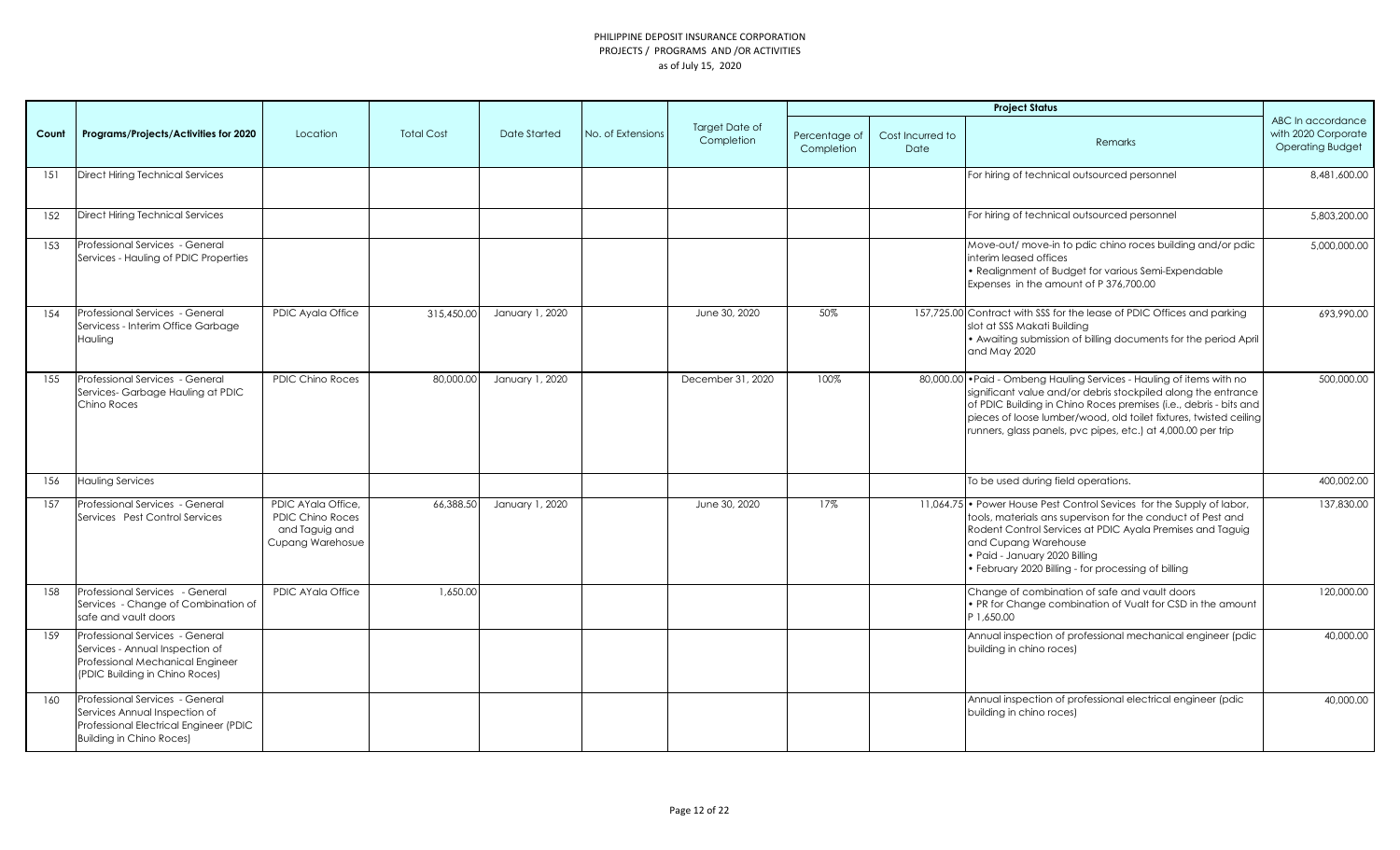|       |                                                                                                                            |                                                                                     |                   |                     |                   |                                     |                             |                          | <b>Project Status</b>                                                                                                                                                                                                                                                                                                                                                                                                                                                                                                                                                   |                                                                     |
|-------|----------------------------------------------------------------------------------------------------------------------------|-------------------------------------------------------------------------------------|-------------------|---------------------|-------------------|-------------------------------------|-----------------------------|--------------------------|-------------------------------------------------------------------------------------------------------------------------------------------------------------------------------------------------------------------------------------------------------------------------------------------------------------------------------------------------------------------------------------------------------------------------------------------------------------------------------------------------------------------------------------------------------------------------|---------------------------------------------------------------------|
| Count | Programs/Projects/Activities for 2020                                                                                      | Location                                                                            | <b>Total Cost</b> | <b>Date Started</b> | No. of Extensions | <b>Target Date of</b><br>Completion | Percentage of<br>Completion | Cost Incurred to<br>Date | Remarks                                                                                                                                                                                                                                                                                                                                                                                                                                                                                                                                                                 | ABC In accordance<br>with 2020 Corporate<br><b>Operating Budget</b> |
| 161   | Professional Services - Janitorial and<br><b>Allied Services</b>                                                           | PDIC AYala Office.<br><b>PDIC Chino Roces</b><br>and Taguig and<br>Cupang Warehosue | 11,358,554.86     | August 31, 2020     |                   | Dec 31, 2020                        | 32%                         |                          | 3,646,472.21 MMASI Billings<br>· Paid - OT Billing Jan 1-15, 2020 (P 98,656.32)<br>· Paid - OT Billing Jan 16-31, 2020 (P 76,809.57)<br>· Paid - Regular Billing Jan 16-31, 2020 (P 371,807.70)<br>• Paid - Regular Billing Mar 1-15, 2020 (P 412,374.04)<br>• Paid - Regular Billing April 1-15, 2020 (P 86,946.18)<br>· Paid - Regular Billing April 16-30, 2020 (P 136,797.24)<br>• Paid - Regular Billing May 1-15, 2020 (P 166, 444.10)<br>· Paid - Regular Billing May 16-30, 2020 (P 194,587.95)<br>· Paid - Extra Services Billing Jan 28-29, 2020 (P 3,336.52) | 15,333,470.00                                                       |
| 162   | Professional Services - Security Services                                                                                  | PDIC AYala Office,<br><b>PDIC Chino Roces</b><br>and Taguig and<br>Cupang Warehosue | 24,302,929.44     | Nov. 27, 2019       | 2nd               | May, 26,2020                        | 35%                         |                          | 8,386,126.12 GMSAI Billings<br>• Paid - May 1-15, 2020 Billing (P 694,249.75)<br>• Paid - May 16-31, 2020 Billing (P 689,614.78)<br>• Paid - June 1-15, 2020 Billing (P 702,673.89)<br>• Paid - June 16-30, 2020 Billing (P 704,080.49)<br>• Paid - July 1-15, 2020 Billing (P 698,029.50)<br>• Paid - July 15-31, 2020 Billing (P 701, 356.59)                                                                                                                                                                                                                         | 34,027,934.00                                                       |
| 163   | Repairs and Maintenance - Building<br>and Other Structures - Refill and<br>Maintenance of FM200 Fire<br>Suppression System |                                                                                     |                   |                     |                   |                                     |                             |                          | Refill and maintenance of fm200 fire suppression system                                                                                                                                                                                                                                                                                                                                                                                                                                                                                                                 | 460,000.00                                                          |
| 164   | Repairs and Maintenance - Building<br>and Other Structures- Elevator<br>Maintenance                                        |                                                                                     |                   |                     |                   |                                     |                             |                          | Elevator maintenance<br>• Realignment of Budget for RM-Buildings and Other<br>Structures of various items for the implementation/installation<br>(electrical and plumbing rouging-ins) of handwashing station<br>in the in the amount of P 240.130.00                                                                                                                                                                                                                                                                                                                   | 300,000.00                                                          |
| 165   | Repairs and Maintenance - Office<br>Equipment - Repair of Existing Office<br>Equipment                                     |                                                                                     |                   |                     |                   |                                     |                             |                          | Repair of existing office equipment                                                                                                                                                                                                                                                                                                                                                                                                                                                                                                                                     | 200,000.00                                                          |
| 166   | Repairs and Maintenance - Other<br>Machinery and Equipment - Quarterly<br>Maintenance of Precision ACU                     | PDIC Ayala Office                                                                   | 265,000.00        | January 1, 2020     |                   | June 30, 2020                       | 0%                          |                          | 0.00 SUPERSERVE CORPORATION for the conduct of two (2)<br>Quarterly Comprehensive Preventive Maintenance of 3-5TR<br>ACU at the Data Center<br>• Awaiting submission of billing docuemeths                                                                                                                                                                                                                                                                                                                                                                              | 1,000,000.00                                                        |
| 167   | Repairs and Maintenance - Other<br>Machinery and Equipment -<br>Maintenance of Genset                                      | <b>PDIC Chino Roces</b>                                                             | 17,000.00         | January 1, 2020     |                   | December 31, 2020                   | 0%                          |                          | 0.00 DC GEN Enterprises - Inspection/assessment of PDIC's two (2)<br>units generator sets at the PDIC Building in Chino Roces<br>relative to the proposed conversion of power output from 480<br>Volts to 400 Volts<br>• For processing of billing                                                                                                                                                                                                                                                                                                                      | 600,000.00                                                          |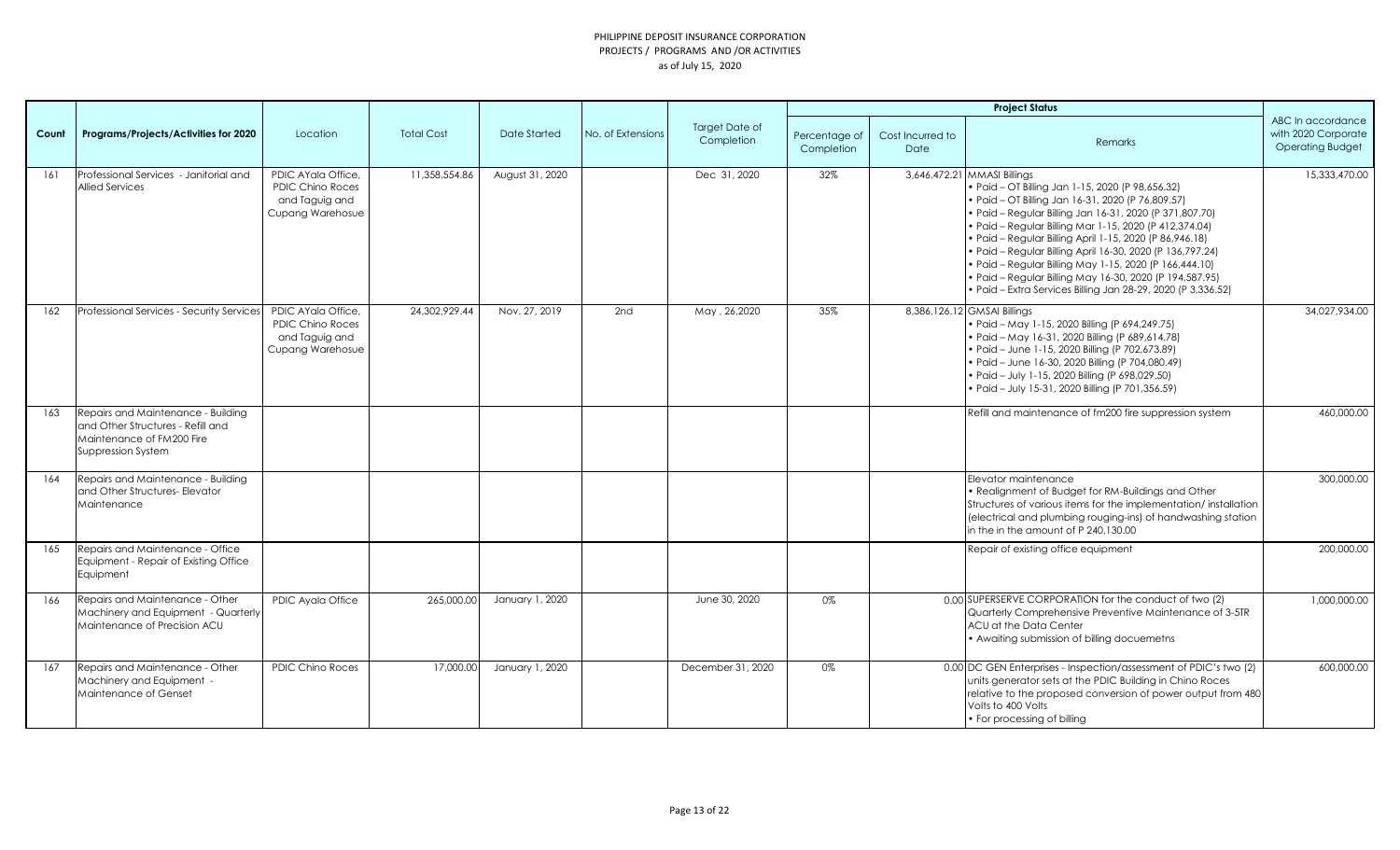|       |                                                                                               |          |                   |              |                   |                              |                             |                          | <b>Project Status</b>                                                                                                                                                                                                                                    |                                                                     |
|-------|-----------------------------------------------------------------------------------------------|----------|-------------------|--------------|-------------------|------------------------------|-----------------------------|--------------------------|----------------------------------------------------------------------------------------------------------------------------------------------------------------------------------------------------------------------------------------------------------|---------------------------------------------------------------------|
| Count | Programs/Projects/Activities for 2020                                                         | Location | <b>Total Cost</b> | Date Started | No. of Extensions | Target Date of<br>Completion | Percentage of<br>Completion | Cost Incurred to<br>Date | Remarks                                                                                                                                                                                                                                                  | ABC In accordance<br>with 2020 Corporate<br><b>Operating Budget</b> |
| 168   | Repairs and Maintenance - Other<br>Machinery and Equipment -<br>Preventive Maintenance of VRF |          |                   |              |                   |                              |                             |                          | Repairs and maintenance - preventive maintenance of VRF<br>· Realignment of Budget for various office supplies expenses<br>in the amount of P 98,800.00<br>• Realignment of Budget for various office supplies expenses<br>in the amount of P 376,700.00 | 500,000.00                                                          |
| 169   | Repairs and Maintenance - Other<br>Machinery and Equipment - Fire<br>Extinguishers            |          |                   |              |                   |                              |                             |                          | Refilling of fire extinguishers and conversion to green type                                                                                                                                                                                             | 450,000.00                                                          |
| 170   | Repairs and Maintenance - Other<br>Machinery and Equipment - Repair of<br>Air-con Units       |          |                   |              |                   |                              |                             |                          | Repair of air-con units                                                                                                                                                                                                                                  | 300,000.00                                                          |
| 171   | various replacement parts for printers                                                        |          |                   |              |                   |                              |                             |                          | Replacement parts for printers                                                                                                                                                                                                                           | 52,000.00                                                           |
| 172   | various replacement parts for UPS                                                             |          |                   |              |                   |                              |                             |                          | Replacement parts for ups                                                                                                                                                                                                                                | 363,000.00                                                          |
| 173   | various replacement parts for servers                                                         |          |                   |              |                   |                              |                             |                          | Replacement parts for servers                                                                                                                                                                                                                            | 330,000.00                                                          |
| 174   | various replacement parts for<br>computers                                                    |          |                   |              |                   |                              |                             |                          | Replacement parts for computers                                                                                                                                                                                                                          | 155,000.00                                                          |
| 175   | Maintenance for IT Equipment                                                                  |          |                   |              |                   |                              |                             |                          | Maintenance for it equipment                                                                                                                                                                                                                             | 745,586.00                                                          |
| 176   | <b>IT Supplies</b>                                                                            |          |                   |              |                   |                              |                             |                          | Supplies to be used for repairs and maintenance, ie, cables,<br>mouldings, rj45 etc.                                                                                                                                                                     | 400,000.00                                                          |
| 177   | Comprehensive maintenance for<br>data center UPS                                              |          |                   |              |                   |                              |                             |                          | Maintenance for data center ups                                                                                                                                                                                                                          | 172,890.00                                                          |
| 178   | Integrated Financial System                                                                   |          |                   |              |                   |                              |                             |                          | Repairs & maintenance expenses                                                                                                                                                                                                                           | 4,741,680.00                                                        |
| 179   | Corporate Budget System 2                                                                     |          |                   |              |                   |                              |                             |                          | Repairs & maintenance expenses                                                                                                                                                                                                                           | 4,000,000.00                                                        |
| 180   | <b>GIS</b>                                                                                    |          |                   |              |                   |                              |                             |                          | Repairs & maintenance expenses                                                                                                                                                                                                                           | 2,000,000.00                                                        |
| 181   | <b>IPPFSS</b>                                                                                 |          |                   |              |                   |                              |                             |                          | Repairs & maintenance expenses                                                                                                                                                                                                                           | 1,500,000.00                                                        |
| 182   | Lotus Domino software maintenance                                                             |          |                   |              |                   |                              |                             |                          | Maintenance for lotus domino email software                                                                                                                                                                                                              | 3,200,000.00                                                        |
| 183   | Antivirus and antispam software                                                               |          |                   |              |                   |                              |                             |                          | Antivirus and antispam software                                                                                                                                                                                                                          | 1,600,254.00                                                        |
| 184   | Checkpoint firewall maintenance                                                               |          |                   |              |                   |                              |                             |                          | Checkpoint maintenance                                                                                                                                                                                                                                   | 1,096,768.00                                                        |
| 185   | Helpdesk maintenance                                                                          |          |                   |              |                   |                              |                             |                          | Helpdesk software maintenance                                                                                                                                                                                                                            | 410,168.00                                                          |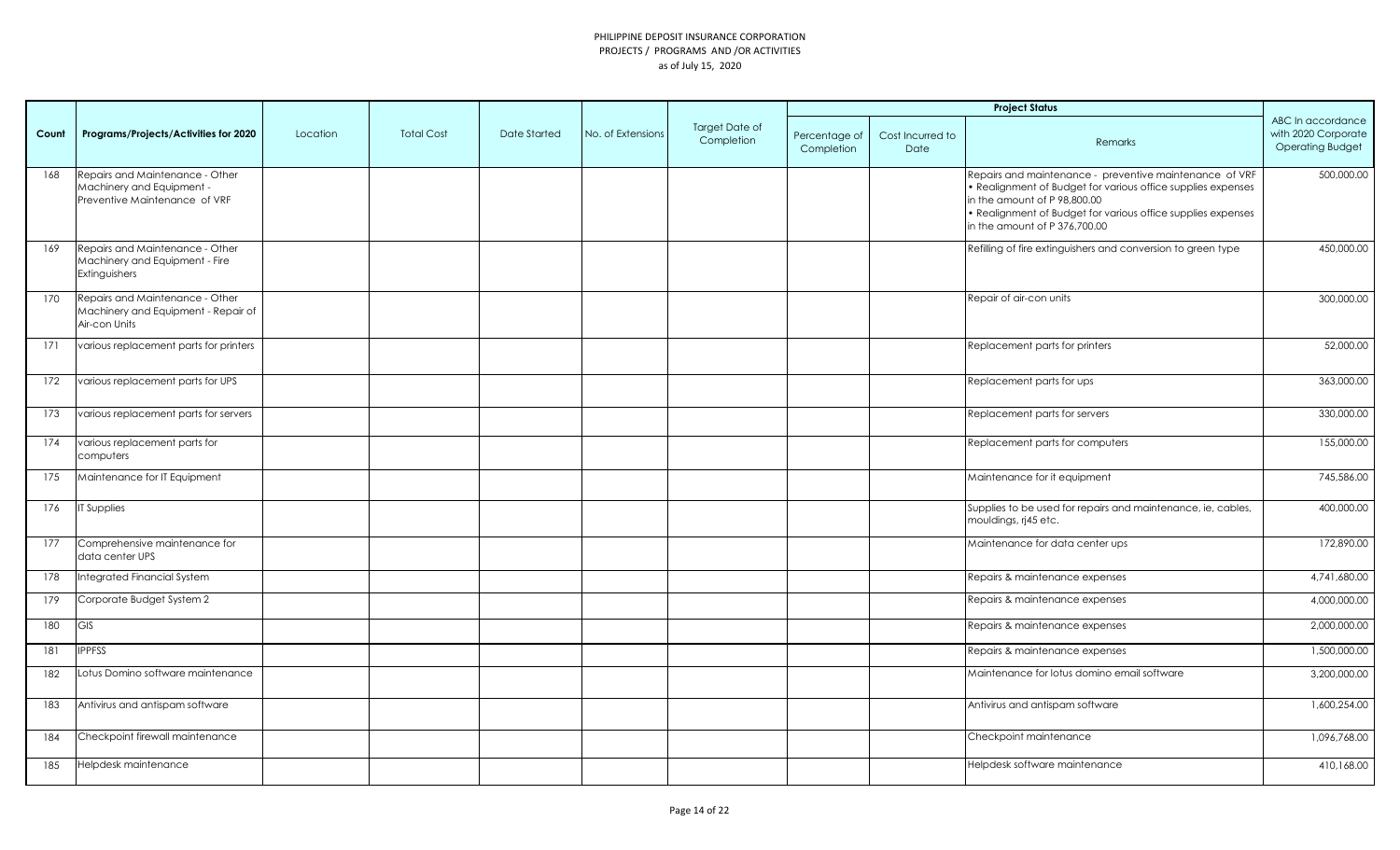|            |                                                                                                                                                                               |          |                   |                 |                   |                                     |                             |                          | <b>Project Status</b>                                                                                                                                                                                                                                                                                                                                                                                                                                                                                                                                                                                                                                                                                                                                                                                                                                                                                                                                                                                                                                                                                                                                                                                                                                                                                                                                                                                                                                                                                                                                                                                                                                                                                                                                                                                                                                                                                                                                                                                                                                                                                                         |                                                                     |
|------------|-------------------------------------------------------------------------------------------------------------------------------------------------------------------------------|----------|-------------------|-----------------|-------------------|-------------------------------------|-----------------------------|--------------------------|-------------------------------------------------------------------------------------------------------------------------------------------------------------------------------------------------------------------------------------------------------------------------------------------------------------------------------------------------------------------------------------------------------------------------------------------------------------------------------------------------------------------------------------------------------------------------------------------------------------------------------------------------------------------------------------------------------------------------------------------------------------------------------------------------------------------------------------------------------------------------------------------------------------------------------------------------------------------------------------------------------------------------------------------------------------------------------------------------------------------------------------------------------------------------------------------------------------------------------------------------------------------------------------------------------------------------------------------------------------------------------------------------------------------------------------------------------------------------------------------------------------------------------------------------------------------------------------------------------------------------------------------------------------------------------------------------------------------------------------------------------------------------------------------------------------------------------------------------------------------------------------------------------------------------------------------------------------------------------------------------------------------------------------------------------------------------------------------------------------------------------|---------------------------------------------------------------------|
| Count      | Programs/Projects/Activities for 2020                                                                                                                                         | Location | <b>Total Cost</b> | Date Started    | No. of Extensions | <b>Target Date of</b><br>Completion | Percentage of<br>Completion | Cost Incurred to<br>Date | Remarks                                                                                                                                                                                                                                                                                                                                                                                                                                                                                                                                                                                                                                                                                                                                                                                                                                                                                                                                                                                                                                                                                                                                                                                                                                                                                                                                                                                                                                                                                                                                                                                                                                                                                                                                                                                                                                                                                                                                                                                                                                                                                                                       | ABC In accordance<br>with 2020 Corporate<br><b>Operating Budget</b> |
| 186        | Network Monitoring System<br>maintenance                                                                                                                                      |          |                   |                 |                   |                                     |                             |                          | Maintenance for nms                                                                                                                                                                                                                                                                                                                                                                                                                                                                                                                                                                                                                                                                                                                                                                                                                                                                                                                                                                                                                                                                                                                                                                                                                                                                                                                                                                                                                                                                                                                                                                                                                                                                                                                                                                                                                                                                                                                                                                                                                                                                                                           | 344,744.00                                                          |
| 187<br>188 | Repairs and Maintenance - Motor<br>Vehicles - Mechanical/Air con/<br>Electrical/body repairs participation<br>fee (per insurance contract)<br>Repairs and Maintenance - Motor |          | 1,922,000.00      | January 1, 2020 |                   | December 31, 2020                   | 7%                          |                          | 128,315.24 Mechanical/air con/electrical/body repairs participation<br>fee (per insurance contract) - different vehicles<br>• Paid - Payment for 2020-2021 LTO registration of PDIC 2009<br>thermalyte T. Vios 1.3e gas m/t Sedan SJP 451 for Jan 2020 to<br>Jan 2021 (P 1929.06)<br>. Payment for the 2020 LTO registration renewal of PDIC 2008<br>T. Corola1.6V/AT ALTIS SJC 862 (P 3829.20)<br>• Payment for the 2020 LTO registration renewal of PDIC 2014<br>T. Hi-Ace GL GRANDIA VAN SJN 812 (P 2,429.06)<br>. Payment for the 2020 LTO Registration renewal of PDIC 2008<br>T. INNOVA 2.5J DSL/MT SJC 852 (P 2,229.06)<br>• Paid - Juan Jose Auto Shop: PAYMENT FOR THE MATERIALS,<br>LABOR AND PARTS IN THE PMS SERVICE OF PDIC 2008 ASPEN<br>WHITE MITSUBISHI CANTER FE519CC ALUMINUM VAN THAT<br>INCLUDES THE 90,000 KM OMS, FULLY SYNTHETIC ENGINE<br>CHANGE OIL, ENGINE TUNE UP AND DETAILING, ENGINE<br>IDLING LEVEL, CHECK UP ALTERNATING CURRENT SUPPLY,<br>BELTS, RADIATOR FAN, AND ALTERNATOR, TOP ALL FLUIDSLEVEL<br>TO GAUGE, CHECK FUEL SUPPLY LINE, TIGHTEN WHEEL AND<br>BODY BOLTS, CHECK CLEAN BRAKE SYSTEM, INTERIOR CABIN<br>CLEANING, TRACTOR HEAD BODY WASH AND WAX, UNDER<br>CARRIAGE POWER WAS in the amount of P 18,000.00 (Goods<br>and Labor Cost)<br>• Paid - Juan Jose Auto Shop: PAYMENT FOR SUPPLY, LABOR,<br>MATERIALS AND PARTS IN THE REPAIR OF THE AIR<br>CONDITIONING UNIT OF PDIC 2008 BEIGE METALLIC TOYOTA<br>COROLLA ALTIS 1.6V A/T GASOLINE SEDAN SJC 862 WITH PO<br>NO. 022-19-12-814 in the amount of P 16,000.00 (Goods and<br>Labor Cost)<br>. Paid - Fleetserv for the payment for the supply of labor,<br>parts and materials for the repair oand replacement of<br>defective and worn out parts of underchasis parts of PDIC<br>2008 TOYOTA COROLLA ALTIS 1.6V A/T SJC 862 in the amount<br>of P 49,951.00<br>• Paid - Fleetsery for the payment for the supply of labor,<br>parts and materials of worn-out rubber tire mounting wheel<br>alignment and wheel camber alignment of TOYOTA CAMRY<br>2.4V A/T ZTU 918 in the amount of P 33,948.00<br>Smoke emission test | 1,922,000.00                                                        |
|            | Vehicles - Smoke Emission Test                                                                                                                                                |          |                   |                 |                   |                                     |                             |                          |                                                                                                                                                                                                                                                                                                                                                                                                                                                                                                                                                                                                                                                                                                                                                                                                                                                                                                                                                                                                                                                                                                                                                                                                                                                                                                                                                                                                                                                                                                                                                                                                                                                                                                                                                                                                                                                                                                                                                                                                                                                                                                                               | 15,500.00                                                           |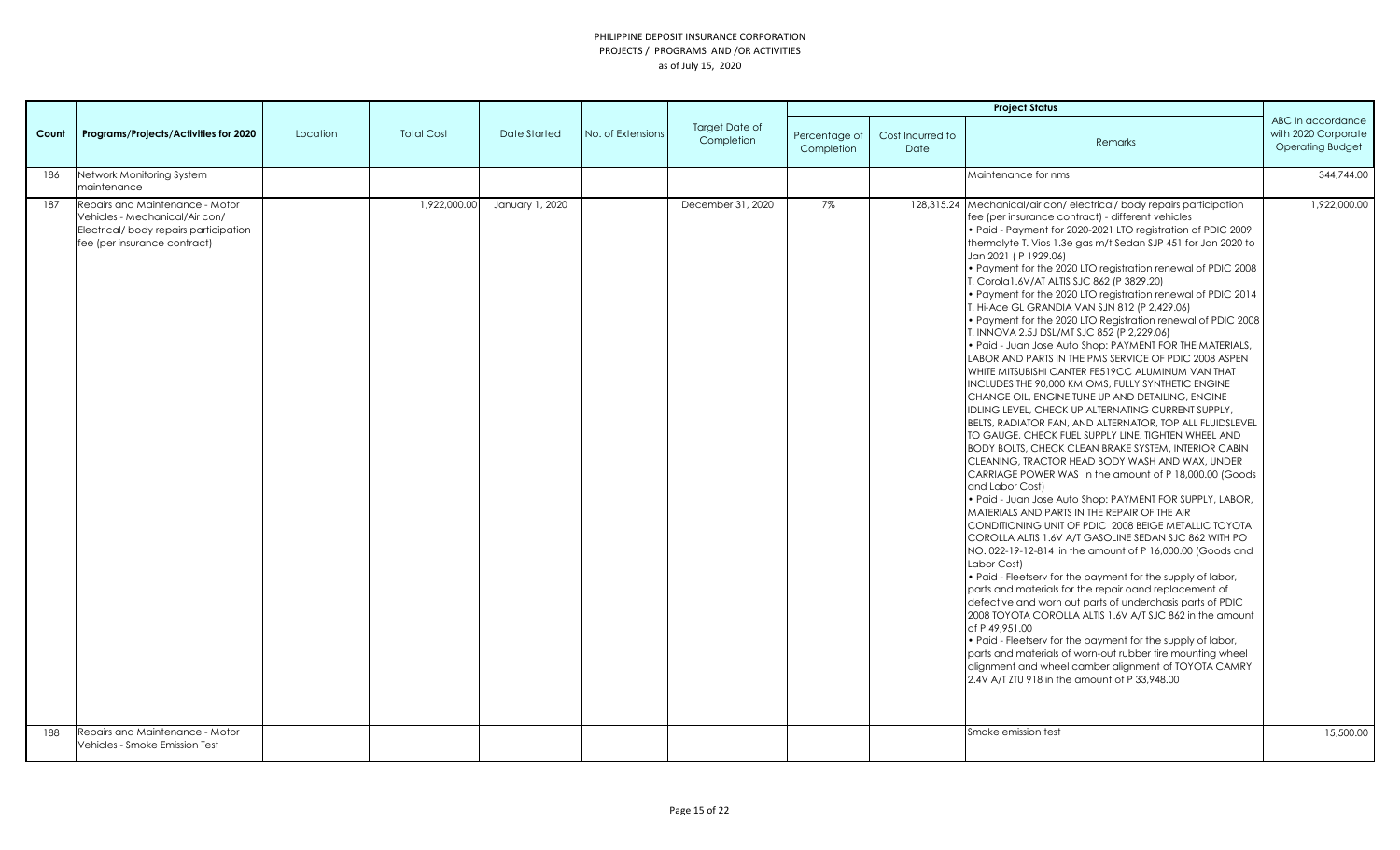|       |                                                                                                                                                                             |          |                   |                     |                   |                                     |                             | <b>Project Status</b>    |                                                                                                                                                                                       |                                                                     |
|-------|-----------------------------------------------------------------------------------------------------------------------------------------------------------------------------|----------|-------------------|---------------------|-------------------|-------------------------------------|-----------------------------|--------------------------|---------------------------------------------------------------------------------------------------------------------------------------------------------------------------------------|---------------------------------------------------------------------|
| Count | Programs/Projects/Activities for 2020                                                                                                                                       | Location | <b>Total Cost</b> | <b>Date Started</b> | No. of Extensions | <b>Target Date of</b><br>Completion | Percentage of<br>Completion | Cost Incurred to<br>Date | Remarks                                                                                                                                                                               | ABC In accordance<br>with 2020 Corporate<br><b>Operating Budget</b> |
| 189   | Reimbursable Business Expenses                                                                                                                                              |          |                   |                     |                   |                                     |                             |                          | Extraordinary and miscellaneous expenses                                                                                                                                              | 1,320,000.00                                                        |
| 190   | Media Relations/ Meetings/<br>Consultations/Linkaging with Other<br>Organizations/Institutions                                                                              |          | 1,645.00          | January             |                   |                                     |                             |                          | 1,645.00 For purchase of food & other food supplies to be served &<br>used during meetings of dis                                                                                     | 155,500.00                                                          |
| 191   | Public Relations/ Meetings/<br>Consultations/Fora/Seminars with<br>other Organizations/Institutions                                                                         |          |                   |                     |                   |                                     |                             |                          | Various concerns (legal, audit, investigative and<br>administrative)-p36,000 (12 events)                                                                                              | 36,000.00                                                           |
| 192   | Media Relations/ Meetings/<br>Consultations/Linkaging w/Other<br>Organizations/Institutions                                                                                 |          |                   |                     |                   |                                     |                             |                          | For purchase of food and other food supplies including<br>miscellaneous items (e.g., coffee filter, dishwashing liquid,<br>tissue, table napkin, sponge, etc.) served and used during | 116,000.00                                                          |
| 193   | Media Relations/ Meetings/<br>Consultations/Linkaging w/Other<br>Organizations/Institutions                                                                                 |          |                   |                     |                   |                                     |                             |                          | Meetings w/ other agencies (gov't & private/ banks)                                                                                                                                   | 50,000.00                                                           |
| 194   | <b>Extraordinary and Miscellaneous</b><br>Expenses - Public Relations /<br>Meetings/<br>Consultations/Fora/Seminars/Confere<br>nces w/ Other Organizations<br>/Institutions |          |                   |                     |                   |                                     |                             |                          | W/ bank org., govt and private institutions                                                                                                                                           | 550,000.00                                                          |
| 195   | Activities necessary to protect the<br>integrity of the corporation/ carry out<br>the mandate enhance the image of<br>the corporation                                       |          |                   |                     |                   |                                     |                             |                          | Public relations/meetings/consultations/fora/<br>seminars/conferences with other organizations/institutions                                                                           | 117,000.00                                                          |
| 196   | <b>Extraordinary Expenses - Conference</b><br>w/ Other Organizations/ Institutions:                                                                                         |          | 28,000.00         | January 2020        |                   | December 2020                       |                             |                          | 0.00 OSVP-MSS - 8,000.00<br>CG - 20,000.00                                                                                                                                            | 28,000.00                                                           |
| 197   | Activities necessary to protect the<br>integrity of the corporation/ carry out<br>the mandate/ enhance the image of<br>the corporation                                      |          |                   |                     |                   |                                     |                             | 1,324,413.50 Public      | relations/meetings/consultations/fora/seminars/conferences<br>with other organizations/institutions                                                                                   | 4,414,500.00                                                        |
| 198   | Media Relations/ Meetings/<br>Consulations/Linkaging w/Other<br>Organizations/Institutions                                                                                  |          |                   |                     |                   |                                     |                             |                          | Meeting re coa matters                                                                                                                                                                | 25,000.00                                                           |
| 199   | <b>Expenses during Field Operations</b><br>and/or other constraints                                                                                                         |          |                   |                     |                   |                                     |                             |                          | For purchase of food and other food supplies to be served<br>and used during field operations                                                                                         | 101,900.00                                                          |
| 200   | Corporate giveaways/tokens                                                                                                                                                  |          |                   |                     |                   |                                     |                             |                          | Tokens to be given away to all pdic birthday celebrants                                                                                                                               | 163,500.00                                                          |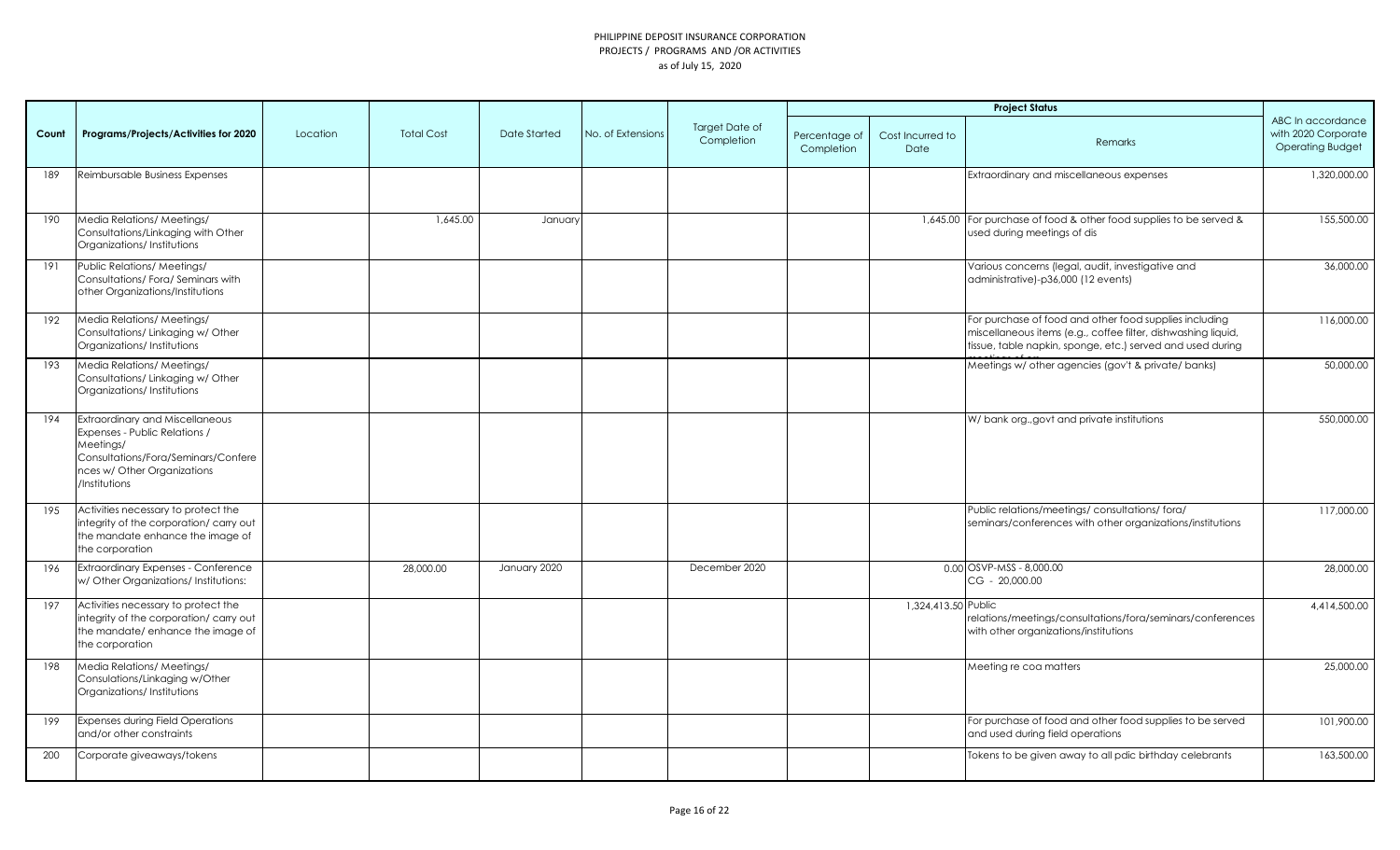|       |                                                                                                                             |             |                   |              |                    |                              |                             |                          | <b>Project Status</b>                                                                                                                                         |                                                                     |
|-------|-----------------------------------------------------------------------------------------------------------------------------|-------------|-------------------|--------------|--------------------|------------------------------|-----------------------------|--------------------------|---------------------------------------------------------------------------------------------------------------------------------------------------------------|---------------------------------------------------------------------|
| Count | Programs/Projects/Activities for 2020                                                                                       | Location    | <b>Total Cost</b> | Date Started | No. of Extensions  | Target Date of<br>Completion | Percentage of<br>Completion | Cost Incurred to<br>Date | Remarks                                                                                                                                                       | ABC In accordance<br>with 2020 Corporate<br><b>Operating Budget</b> |
| 201   | Activities to establish professional<br>networks with other organization &<br>personalities - corporate<br>giveaways/tokens |             |                   |              |                    |                              |                             |                          | 4,800.00 Corporate giveaways/tokens (to establish goodwill/linkaging<br>& professional network with various stakeholders - local and<br>foreign stakeholders) | 1,475,000.00                                                        |
| 202   | <b>GAD Related Activities</b>                                                                                               |             |                   |              |                    |                              |                             |                          | Women's month celebration and campaign to end violence<br>against women and children (vawc)                                                                   | 317,000.00                                                          |
| 203   | Participation to other activities of<br>other government agencies                                                           |             |                   |              |                    |                              |                             |                          | Fun run and other directives from csc, dof and other<br>government agencies                                                                                   | 240,000.00                                                          |
| 204   | <b>GCAA Sports Activities</b>                                                                                               |             |                   |              |                    |                              |                             |                          | Activities as maybe directed by management                                                                                                                    | 100,000.00                                                          |
| 205   | Activities to establish professional<br>networks with other organization and<br>personalities                               |             |                   |              |                    |                              |                             |                          | Congratulatory tokens/flowers to government agencies (for<br>head of stakeholder/partners - p6,000 x 12)                                                      | 72,000.00                                                           |
| 206   | Committee Board Meetings                                                                                                    |             |                   |              |                    |                              |                             |                          | Committee board meetings                                                                                                                                      | 1,307,988.00                                                        |
| 207   | <b>PDIC Board Meetings</b>                                                                                                  |             |                   |              |                    |                              |                             |                          | PDIC board meetings                                                                                                                                           | 871,992.00                                                          |
| 208   | <b>Extraordinary Expenses - Committee</b><br>(Excom/ Mancom) Meetings                                                       | <b>PDIC</b> |                   |              | Continuing Concern |                              |                             |                          | 67,171.85 EXCOM, MANCOM                                                                                                                                       | 400,000.00                                                          |
| 209   | Committee Meetings                                                                                                          |             |                   |              |                    |                              |                             |                          | To be used during conduct of various internal meetings<br>related to compliance issues.                                                                       | 18,000.00                                                           |
| 210   | Committee Meetings                                                                                                          |             | 7,980.00          | January      |                    |                              |                             |                          | 7,980.00 For purchase of food & other food items to be served during<br>committee meetings                                                                    | 82,800.00                                                           |
| 211   | Other Internal Meetings                                                                                                     |             | 34.645.75         | January      |                    |                              |                             |                          | 34,645.75 For purchase of food and other food items to be served<br>during meeting of dis                                                                     | 304,200.00                                                          |
| 212   | For AHC-Related Cases                                                                                                       |             |                   |              |                    |                              |                             |                          | Committee meetings                                                                                                                                            | 18,000.00                                                           |
| 213   | Other Internal Meetings                                                                                                     |             |                   |              |                    |                              |                             |                          | Various sectoral concerns                                                                                                                                     | 19,500.00                                                           |
| 214   | Internal Meetings (Secretariat)                                                                                             |             |                   |              |                    |                              |                             |                          | Internal meetings                                                                                                                                             | 324,000.00                                                          |
| 215   | Other Internal Meetings                                                                                                     |             |                   |              |                    |                              |                             |                          | To be used during internal meetings of ers                                                                                                                    | 222,500.00                                                          |
| 216   | Committee Meetings                                                                                                          |             |                   |              |                    |                              |                             |                          | For purchase of food & other food items to be served during<br>meetings                                                                                       | 2,000.00                                                            |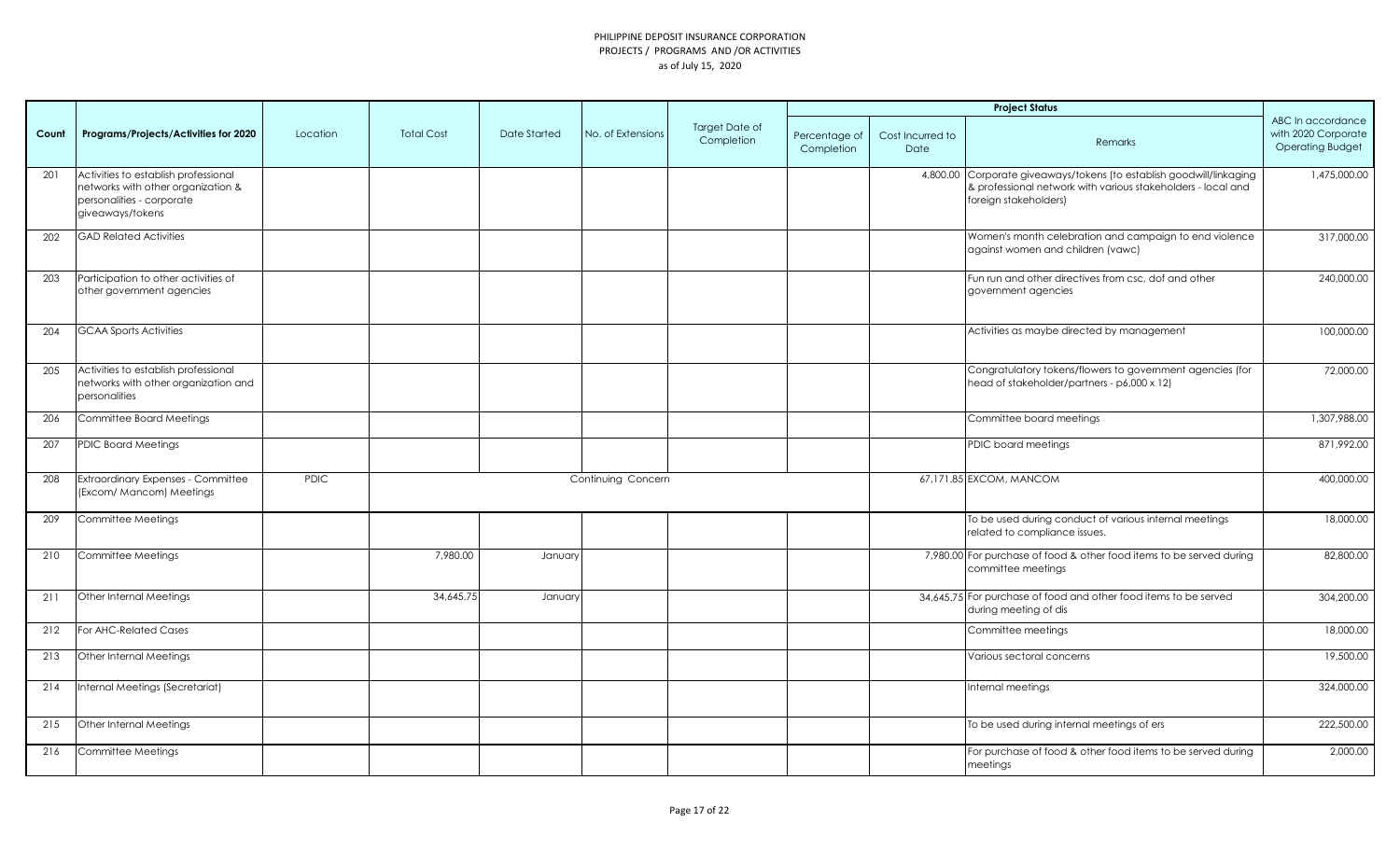|       |                                                                                  |          |                   |              |                   |                              |                             |                                 | <b>Project Status</b>                                                                                                                                                                                                                                                                                                                                                                                                                    |                                                                     |
|-------|----------------------------------------------------------------------------------|----------|-------------------|--------------|-------------------|------------------------------|-----------------------------|---------------------------------|------------------------------------------------------------------------------------------------------------------------------------------------------------------------------------------------------------------------------------------------------------------------------------------------------------------------------------------------------------------------------------------------------------------------------------------|---------------------------------------------------------------------|
| Count | Programs/Projects/Activities for 2020                                            | Location | <b>Total Cost</b> | Date Started | No. of Extensions | Target Date of<br>Completion | Percentage of<br>Completion | Cost Incurred to<br><b>Date</b> | Remarks                                                                                                                                                                                                                                                                                                                                                                                                                                  | ABC In accordance<br>with 2020 Corporate<br><b>Operating Budget</b> |
| 217   | Meetings within or outside unit                                                  |          |                   |              |                   |                              |                             |                                 | Sectoral/ group/ department meetings                                                                                                                                                                                                                                                                                                                                                                                                     | 199,600.00                                                          |
| 218   | Committee Meetings                                                               |          |                   |              |                   |                              |                             |                                 | RLSG committee secretariats meetings                                                                                                                                                                                                                                                                                                                                                                                                     | 307,334.00                                                          |
| 219   | Extraordinary and Miscellaneous<br>Expenses - Meetings within or outside<br>unit |          |                   |              |                   |                              |                             |                                 | W/sector & group heads and op unit. this also includes<br>grocery and supplies incidentals to meeting (i.e coffee filter,<br>clean wraps, dish washing liquid, sponge, folded table<br>napkins, facial tissue etc.)                                                                                                                                                                                                                      | 842,400.00                                                          |
| 220   | Committee Meetings                                                               |          |                   |              |                   |                              |                             |                                 | Committees under asg and hrg                                                                                                                                                                                                                                                                                                                                                                                                             | 437,840.00                                                          |
| 221   | Meetings within or outside unit                                                  |          |                   |              |                   |                              |                             |                                 | Covers the internal meetings from january to december                                                                                                                                                                                                                                                                                                                                                                                    | 179,800.00                                                          |
| 222   | Extraordinary Expenses - Other<br>Committee Meetings                             |          |                   |              |                   |                              |                             |                                 | For CPG                                                                                                                                                                                                                                                                                                                                                                                                                                  | 9,000.00                                                            |
| 223   | Extraordinary Expenses - Other Internal<br>Meetings                              |          | 74,000.00         | January 2020 |                   | December 2020                |                             |                                 | 7.741.75 OSVP-MSS - 34,000.00 with cost incurred to date of 2,522.75<br>CG - 40,000.00 with cost incurred to date of 3,490.00<br>CPG cost incurred to date - 1,729.00                                                                                                                                                                                                                                                                    | 164,000.00                                                          |
| 224   | <b>Internal Meetings</b>                                                         |          |                   |              |                   |                              |                             |                                 | 2,299.00 Internal meetings - meetings within or outside unit (editorial<br>board meetings and various internal committee & working<br>groups meetings-consultation with other group/unit and<br>monitoring of action plan (ccd-editorial board and other<br>meetings p24k@2,000 x 12; ovp-cag - various consultation<br>meetings and monitoring of action plan p20k @2,000 x 10;<br>and ird various internal meetings p12k @p1,000 x 12) | 56,000.00                                                           |
| 225   | Committee Meetings                                                               |          |                   |              |                   |                              |                             |                                 | Other internal meetings                                                                                                                                                                                                                                                                                                                                                                                                                  | 175,800.00                                                          |
| 226   | Other Committee Meetings                                                         |          |                   |              |                   |                              |                             |                                 | <b>ERMC/GRCC meetings</b>                                                                                                                                                                                                                                                                                                                                                                                                                | 16,800.00                                                           |
| 227   | Meetings within or outside unit                                                  |          |                   |              |                   |                              |                             |                                 | Meetings within rmo and with other units                                                                                                                                                                                                                                                                                                                                                                                                 | 12,000.00                                                           |
| 228   | <b>Employee Wellness</b>                                                         |          |                   |              |                   |                              |                             |                                 | Employee relations/industrial peace activities                                                                                                                                                                                                                                                                                                                                                                                           | 3,000,000.00                                                        |
| 229   | <b>PDIC Chorale</b>                                                              |          |                   |              |                   |                              |                             |                                 | Covers the expenses for the various performances / activities<br>of the pdic chorale                                                                                                                                                                                                                                                                                                                                                     | 732,800.00                                                          |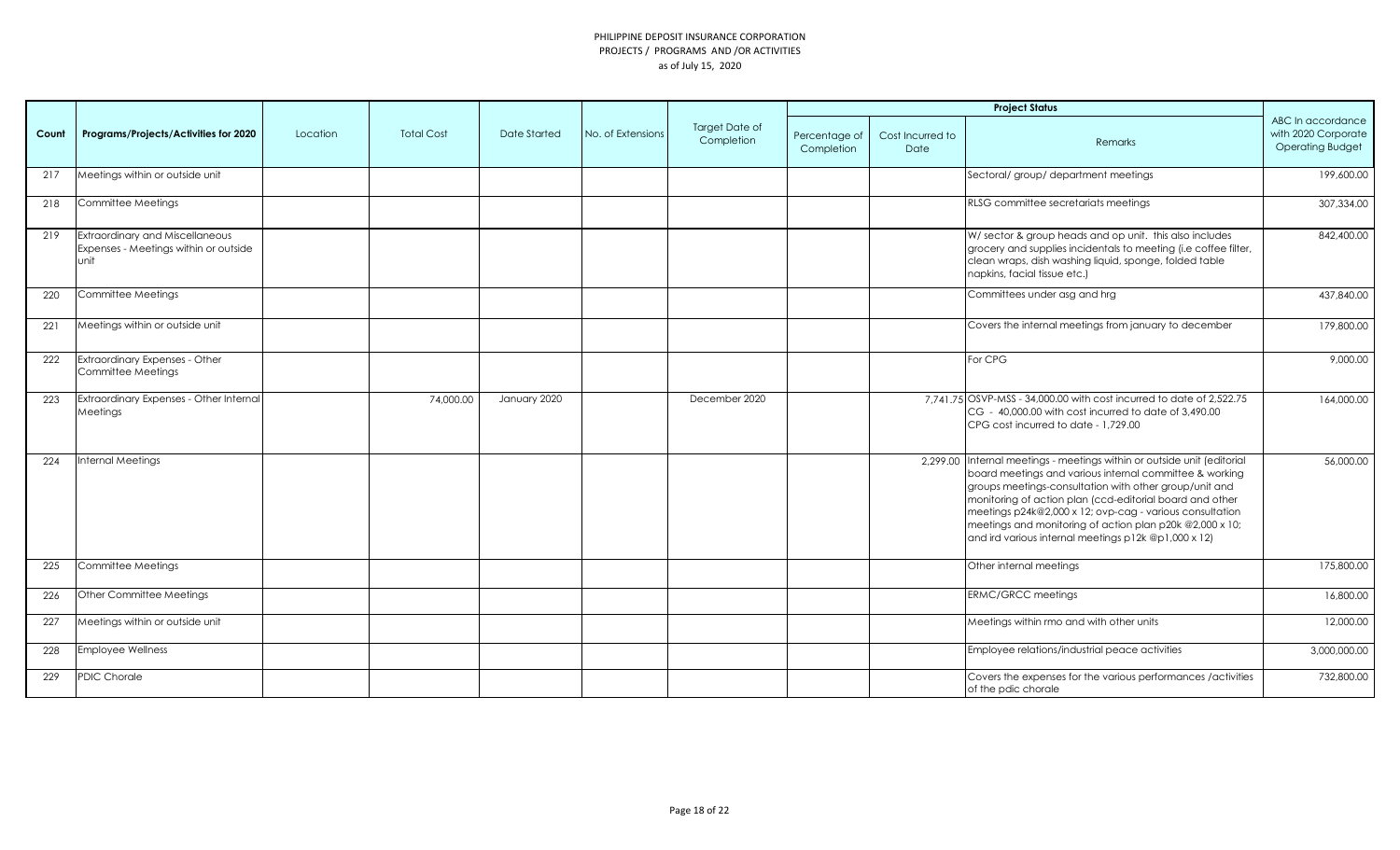|       |                                                                                                   |             |                   |              |                   |                              |                             |                          | <b>Project Status</b>                                                                                                                                                                                                                                                                                                                                                                                                                                                                                                                                                              |                                                                     |
|-------|---------------------------------------------------------------------------------------------------|-------------|-------------------|--------------|-------------------|------------------------------|-----------------------------|--------------------------|------------------------------------------------------------------------------------------------------------------------------------------------------------------------------------------------------------------------------------------------------------------------------------------------------------------------------------------------------------------------------------------------------------------------------------------------------------------------------------------------------------------------------------------------------------------------------------|---------------------------------------------------------------------|
| Count | Programs/Projects/Activities for 2020                                                             | Location    | <b>Total Cost</b> | Date Started | No. of Extensions | Target Date of<br>Completion | Percentage of<br>Completion | Cost Incurred to<br>Date | Remarks                                                                                                                                                                                                                                                                                                                                                                                                                                                                                                                                                                            | ABC In accordance<br>with 2020 Corporate<br><b>Operating Budget</b> |
| 230   | Special events/activities of the<br>corporation - christmas activities/year-<br>end praise awards |             |                   |              |                   |                              |                             |                          | 7,698.75 Christmas activities/year-end praise awards (venue rental<br>and lunch/dinner-p1m (@1,000 x 1,000 pax); food packs for<br>security & housekeeping personnel (christmas activities) -<br>p80k (@p400 x 200 pax); lights & sound system and<br>entertainment - p600k; food packs for pdic employees,<br>security and housekeeping personnel (for new year's<br>thanksgiving) - p115k; bus rental - p100k; various prizes (raffle,<br>sectoral & games) - p350k; christmas and new year<br>thanksgiving masses - p50k (@p25k per event); and<br>miscellaneous expense - p30k | 2,325,000.00                                                        |
| 231   | Special events/activities of the<br>corporation - anniversary and/or mid-<br>year praise awards   |             |                   |              |                   |                              |                             |                          | 51,930.00 Anniversary and/or mid-year praise awards (venue rental and<br>lunch/dinner p1m (@1,000 x 1,000 pax); lights & sound system<br>and entertainment - p600k; food packs for security and<br>housekeeping personnel - p80k (@400 x 200 pax); bus rental -<br>p100k; various prizes (raffle, sectoral & games) - p350k;<br>anniversary thanksgiving mass - p25k; and miscellaneous<br>expenses - p30k                                                                                                                                                                         | 2,185,000.00                                                        |
| 232   | Conduct of training programs with<br>private or another government<br>agency                      |             |                   |              |                   |                              |                             |                          | Conduct of philja-P1,600,000 (2 seminars which cost P500,000<br>per event and philja bags with estimated amount of P300,000<br>per event), ec seminar-P100,000 (1 event)                                                                                                                                                                                                                                                                                                                                                                                                           | 1,700,000.00                                                        |
| 233   | Hosting of the apec-frti program                                                                  |             |                   |              |                   |                              |                             |                          | Covers the city tour with dinner, cost of meals (lunch, am &<br>pm snacks & tokens)                                                                                                                                                                                                                                                                                                                                                                                                                                                                                                | 400,000.00                                                          |
| 234   | Special events/activities of the<br>corporation - primary/joint hosting of<br>official visits     |             |                   |              |                   |                              |                             |                          | 1,000,000.00 Primary/joint hosting of official visits (institutional visits of<br>counterpart deposit insurance agencies (dias))                                                                                                                                                                                                                                                                                                                                                                                                                                                   | 1,000,000.00                                                        |
| 235   | <b>Extraordinary Expenses -Strat Planning</b><br>Exercises c/o PD                                 | <b>PDIC</b> |                   |              |                   |                              |                             | 2.360.00                 | <b>Action Planning</b>                                                                                                                                                                                                                                                                                                                                                                                                                                                                                                                                                             | 500,000.00                                                          |
| 236   | Corporate Philosophy and other<br>advocacy /learning incentives                                   |             |                   |              |                   |                              |                             |                          | Budget for prizes, t-shirts, tokens and other meeting expenses<br>to support various pdic learning & advocacy events/activities                                                                                                                                                                                                                                                                                                                                                                                                                                                    | 275,000.00                                                          |
| 237   | Annual Physical Examination                                                                       |             |                   |              |                   |                              |                             |                          | For health and wellness program of pdic employees                                                                                                                                                                                                                                                                                                                                                                                                                                                                                                                                  | 30,000.00                                                           |
| 238   | Health information related activities                                                             |             |                   |              |                   |                              |                             |                          | Covers conduct of health lectures and health fair activities                                                                                                                                                                                                                                                                                                                                                                                                                                                                                                                       | 102,000.00                                                          |
| 239   | Bereavement as expression of<br>sympathy                                                          |             |                   |              |                   |                              |                             |                          | Covers the deceased members and immediate family<br>members of pdic employees                                                                                                                                                                                                                                                                                                                                                                                                                                                                                                      | 300,000.00                                                          |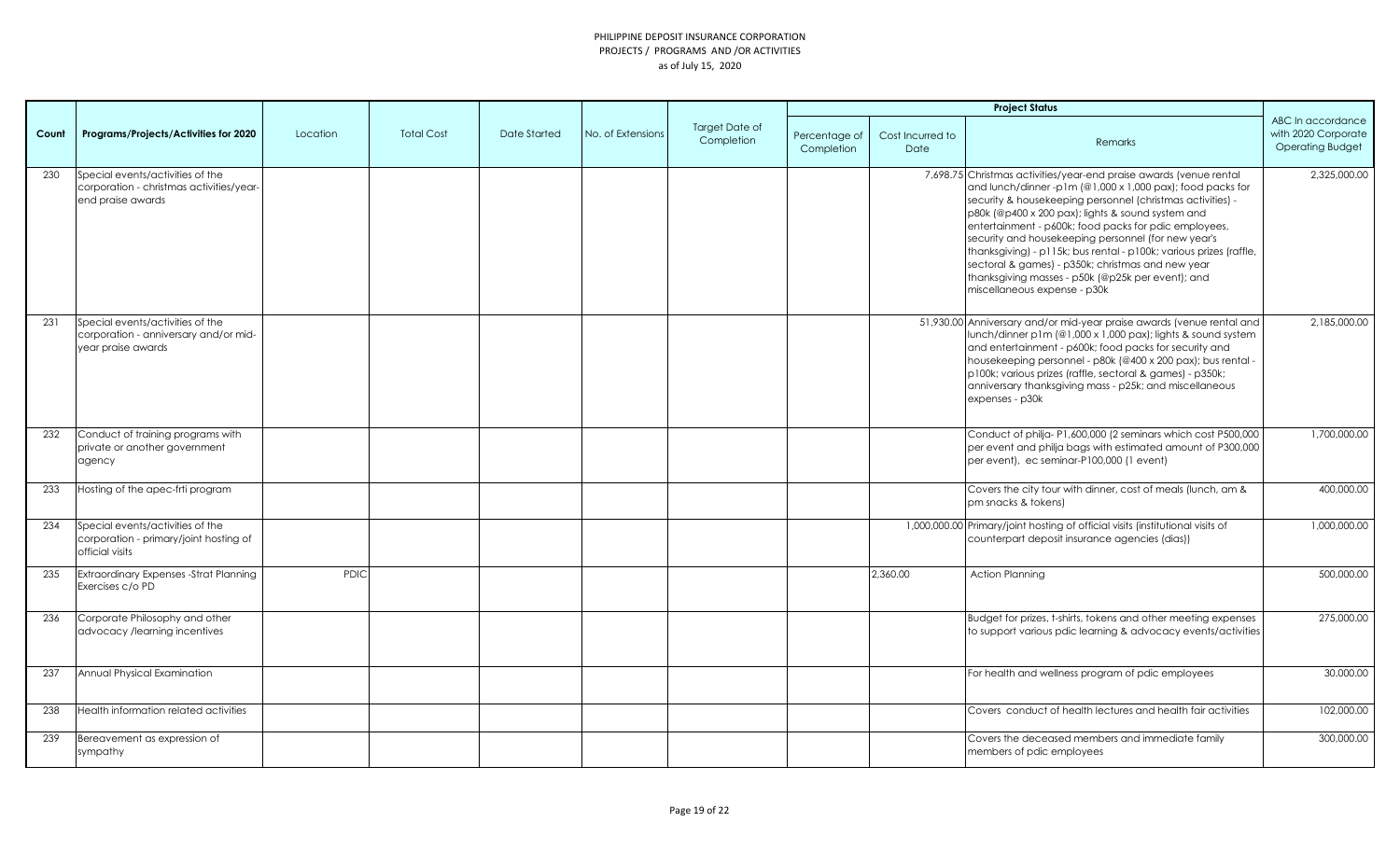|       | <b>Project Status</b>                                                                                                                |          |                   |                     |                   |                              |                             |                          |                                                                                                                                                                                                |                                                                     |
|-------|--------------------------------------------------------------------------------------------------------------------------------------|----------|-------------------|---------------------|-------------------|------------------------------|-----------------------------|--------------------------|------------------------------------------------------------------------------------------------------------------------------------------------------------------------------------------------|---------------------------------------------------------------------|
| Count | Programs/Projects/Activities for 2020                                                                                                | Location | <b>Total Cost</b> | <b>Date Started</b> | No. of Extensions | Target Date of<br>Completion | Percentage of<br>Completion | Cost Incurred to<br>Date | Remarks                                                                                                                                                                                        | ABC In accordance<br>with 2020 Corporate<br><b>Operating Budget</b> |
| 240   | Bereavement as expression of<br>sympathy                                                                                             |          |                   |                     |                   |                              |                             |                          | 6,000.00 To organizations or individuals from outside of pdic<br>(procurement of funeral flower arrangements or mass card -<br>extending sympathy to bereaved stakeholders within the<br>year) | 72,000.00                                                           |
| 241   | Engagement of External Appraisal                                                                                                     |          |                   |                     |                   |                              |                             |                          | $2)$ for<br>1) For properties with bv / cav above 5mn.<br>properties with expired appraisal that cannot be<br>accommodated by prad.                                                            | 8,540,800.00                                                        |
| 242   | CAPEX - Building and Other Structures -<br>General Contractor -<br>Renovation/Construction of PDIC<br><b>Building in Chino Roces</b> |          |                   |                     |                   |                              |                             |                          | General contractor - renovation/construction of pdic building<br>in chino roces                                                                                                                | 47,100,000.00                                                       |
| 243   | CAPEX - Building and Other Structures -<br>Construction of Steel Deck Multi-Level<br>Parking Structure at PDIC Chino Roces           |          |                   |                     |                   |                              |                             |                          | Construction of steel deck multi-level parking structure at<br>pdic chino roces                                                                                                                | 40,000,000.00                                                       |
| 244   | CAPEX - Building and Other Structures<br>A & E Design Consultancy Services<br>(Revised Plans)                                        |          |                   |                     |                   |                              |                             |                          | A&E design consultancy services (revised plans)                                                                                                                                                | 1,119,000.00                                                        |
| 245   | CAPEX - Building and Other Structures<br>A & E Design Consultancy Services<br>(Original Plans)                                       |          |                   |                     |                   |                              |                             |                          | A&E design consultancy servcies (original plans)                                                                                                                                               | 1,653,000.00                                                        |
| 246   | CAPEX - Building and Other<br>StructuresS - Construction Project<br>Management (CPM) Consultancy<br>Services                         |          |                   |                     |                   |                              |                             |                          | Construction project management (cpm) consultancy<br>services for the pdic building renovation project                                                                                         | 1,032,000.00                                                        |
| 247   | CAPEX - Building and Other Structures-<br>General Contractor -<br>Renovation/Construction of Proposed<br><b>BCS</b>                  |          |                   |                     |                   |                              |                             |                          | General contractor - renovation/construction of proposed<br>bcs                                                                                                                                | 55,000,000.00                                                       |
| 248   | Motor Vehicles                                                                                                                       |          |                   |                     |                   |                              |                             |                          | Motor vehicle - 20,720,000.00                                                                                                                                                                  | 20,720,000.00                                                       |
| 249   | Equipment for secondary backup site                                                                                                  |          |                   |                     |                   |                              |                             |                          | Equipment required for the set-up and implementation of the<br>secondary backup site                                                                                                           | 7,000,000.00                                                        |
| 250   | Web Application Firewall                                                                                                             |          |                   |                     |                   |                              |                             |                          | Security software for web applications                                                                                                                                                         | 2,200,000.00                                                        |
| 251   | Notebook computers                                                                                                                   |          |                   |                     |                   |                              |                             |                          | Replacement and additional units                                                                                                                                                               | 2,592,000.00                                                        |
| 252   | Desktop computers                                                                                                                    |          |                   |                     |                   |                              |                             |                          | Additional and replacement units                                                                                                                                                               | 1,236,400.00                                                        |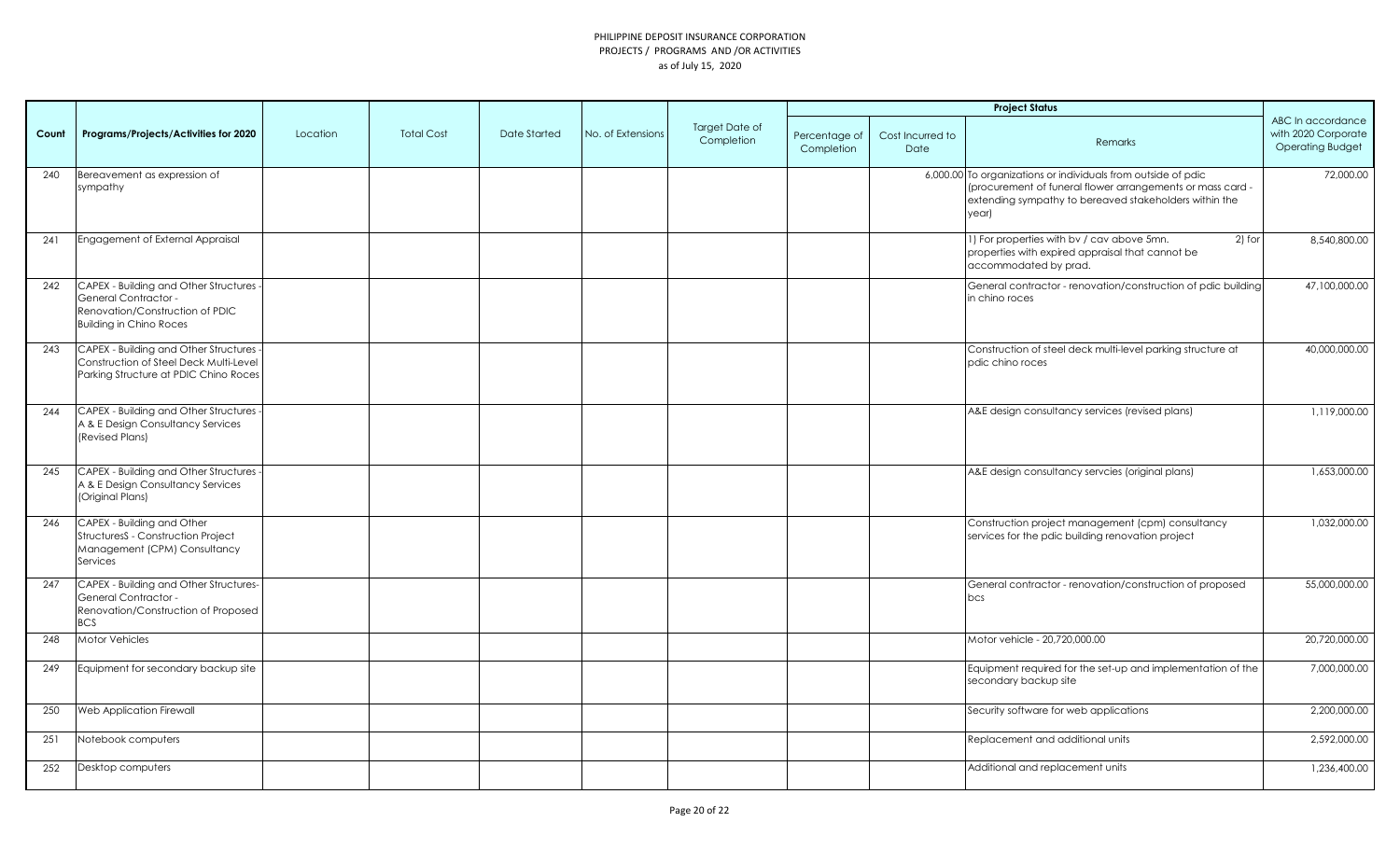|       |                                                         |          |                   |              |                   |                                     | <b>Project Status</b>       |                          |                                                      |                                                                     |
|-------|---------------------------------------------------------|----------|-------------------|--------------|-------------------|-------------------------------------|-----------------------------|--------------------------|------------------------------------------------------|---------------------------------------------------------------------|
| Count | Programs/Projects/Activities for 2020                   | Location | <b>Total Cost</b> | Date Started | No. of Extensions | <b>Target Date of</b><br>Completion | Percentage of<br>Completion | Cost Incurred to<br>Date | <b>Remarks</b>                                       | ABC In accordance<br>with 2020 Corporate<br><b>Operating Budget</b> |
| 253   | Network laser printers                                  |          |                   |              |                   |                                     |                             |                          | Network laser printers                               | 3,627,000.00                                                        |
| 254   | Line printers                                           |          |                   |              |                   |                                     |                             |                          | Replacement                                          | 705,000.00                                                          |
| 255   | Large format printer                                    |          |                   |              |                   |                                     |                             |                          | Replacement units                                    | 168,000.00                                                          |
| 256   | Colored laser printer                                   |          |                   |              |                   |                                     |                             |                          | Replacement units                                    | 165,000.00                                                          |
| 257   | Mobile printer                                          |          |                   |              |                   |                                     |                             |                          | Replacement units                                    | 90,400.00                                                           |
| 258   | High speed flatbed scanner                              |          |                   |              |                   |                                     |                             |                          | Replacement units                                    | 1,200,000.00                                                        |
| 259   | Flatbed scanner                                         |          |                   |              |                   |                                     |                             |                          | Replacement units                                    | 711,000.00                                                          |
| 260   | Integrated human resource<br>information system         |          |                   |              |                   |                                     |                             |                          | CAPEX-Intangilbles                                   | 25,000,000.00                                                       |
| 261   | Integrated legal management system                      |          |                   |              |                   |                                     |                             |                          | CAPEX-Intangilbles                                   | 12,000,000.00                                                       |
| 262   | Decision support system-graphical<br>information system |          |                   |              |                   |                                     |                             |                          | CAPEX-Intangilbles                                   | 10,400,000.00                                                       |
| 263   | Corporate Budget System                                 |          |                   |              |                   |                                     |                             |                          | CAPEX-Intangilbles                                   | 8,000,000.00                                                        |
| 264   | Common Funds System                                     |          |                   |              |                   |                                     |                             |                          | CAPEX-Intangilbles                                   | 5,500,000.00                                                        |
| 265   | Loans Monitoring System                                 |          |                   |              |                   |                                     |                             |                          | CAPEX-Intangilbles                                   | 5,200,000.00                                                        |
| 266   | Multifactor Authentication Software                     |          |                   |              |                   |                                     |                             |                          | Software for additional security for officers        | 8,000,000.00                                                        |
| 267   | MS-SQL ent.ed. latest version + 15 cals                 |          |                   |              |                   |                                     |                             |                          | CAPEX-Intangilbles                                   | 3,000,000.00                                                        |
| 268   | Software development toolkits                           |          |                   |              |                   |                                     |                             |                          | <b>CAPEX-Intangilbles</b>                            | 1,000,000.00                                                        |
| 269   | Reporting tool kits                                     |          |                   |              |                   |                                     |                             |                          | CAPEX-Intangilbles                                   | 1,000,000.00                                                        |
| 270   | project management toolkit                              |          |                   |              |                   |                                     |                             |                          | CAPEX-Intangilbles                                   | 1,000,000.00                                                        |
| 271   | MS Visual Studio For 15 developers                      |          |                   |              |                   |                                     |                             |                          | CAPEX-Intangilbles                                   | 1,000,000.00                                                        |
| 272   | Automated Queueing System                               |          |                   |              |                   |                                     |                             |                          | Replacement of queueing system being used at the pac | 500,000.00                                                          |
| 273   | Sams Plotter                                            |          |                   |              |                   |                                     |                             |                          | Plotting software for prad                           | 368,000.00                                                          |
| 274   | SSL subscription                                        |          |                   |              |                   |                                     |                             |                          | Internet access security                             | 35,000.00                                                           |